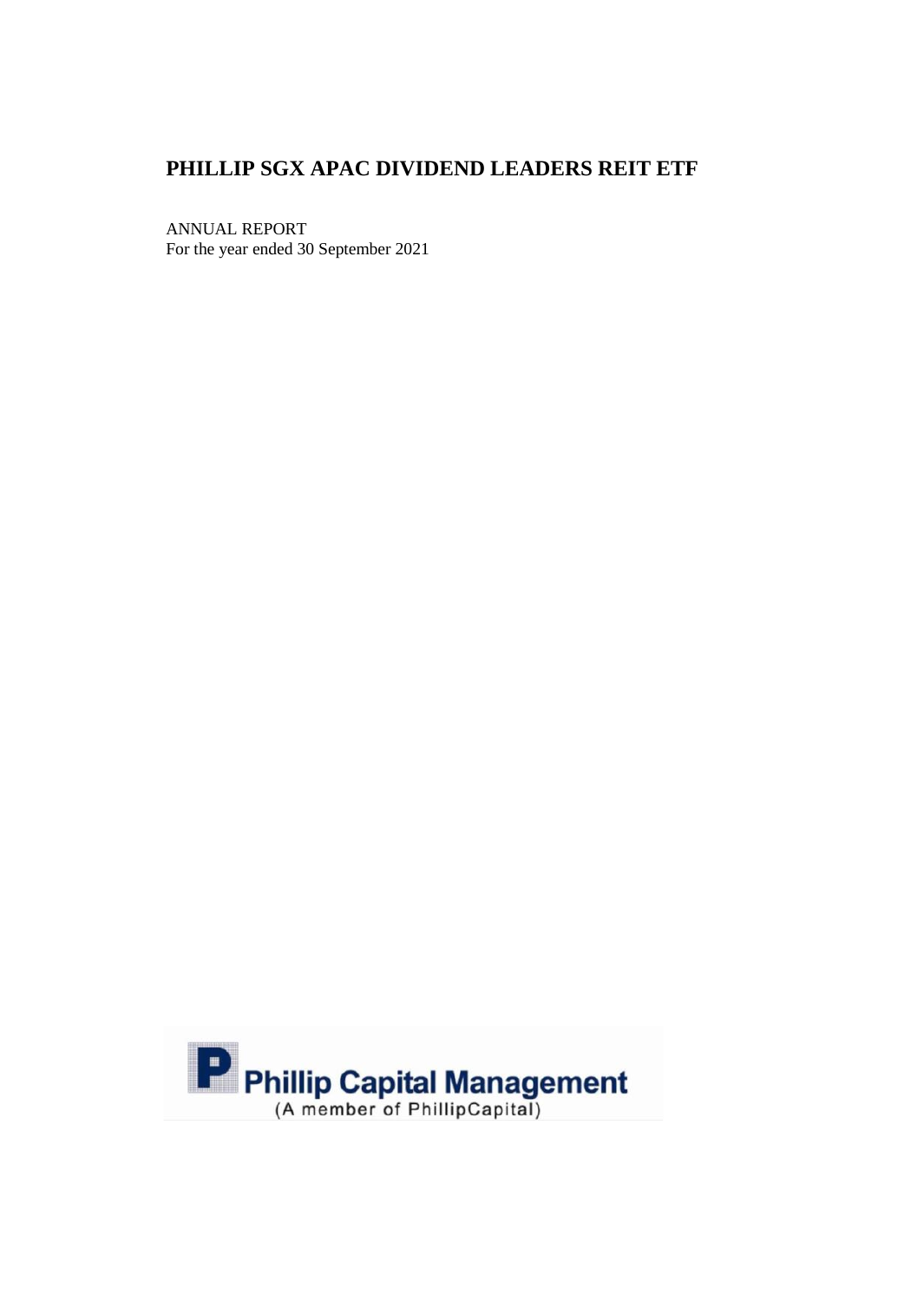# **Contents**

|                                                     | Page            |
|-----------------------------------------------------|-----------------|
| Directory                                           | 1               |
| <b>Manager's Investment Report</b>                  | 2               |
| Report of the Trustee                               | 6               |
| Statement by the Manager                            | 7               |
| <b>Independent Auditors' Report</b>                 | 8               |
| <b>Financial Statements</b>                         |                 |
| <b>Statement of Total Return</b>                    | FS <sub>1</sub> |
| <b>Statement of Financial Position</b>              | FS <sub>2</sub> |
| <b>Statement of Movements of Unitholders' Funds</b> | FS3             |
| <b>Statement of Portfolio</b>                       | FS4             |
| Notes to the Financial Statements                   | FS7             |
| Important information                               | <b>FS15</b>     |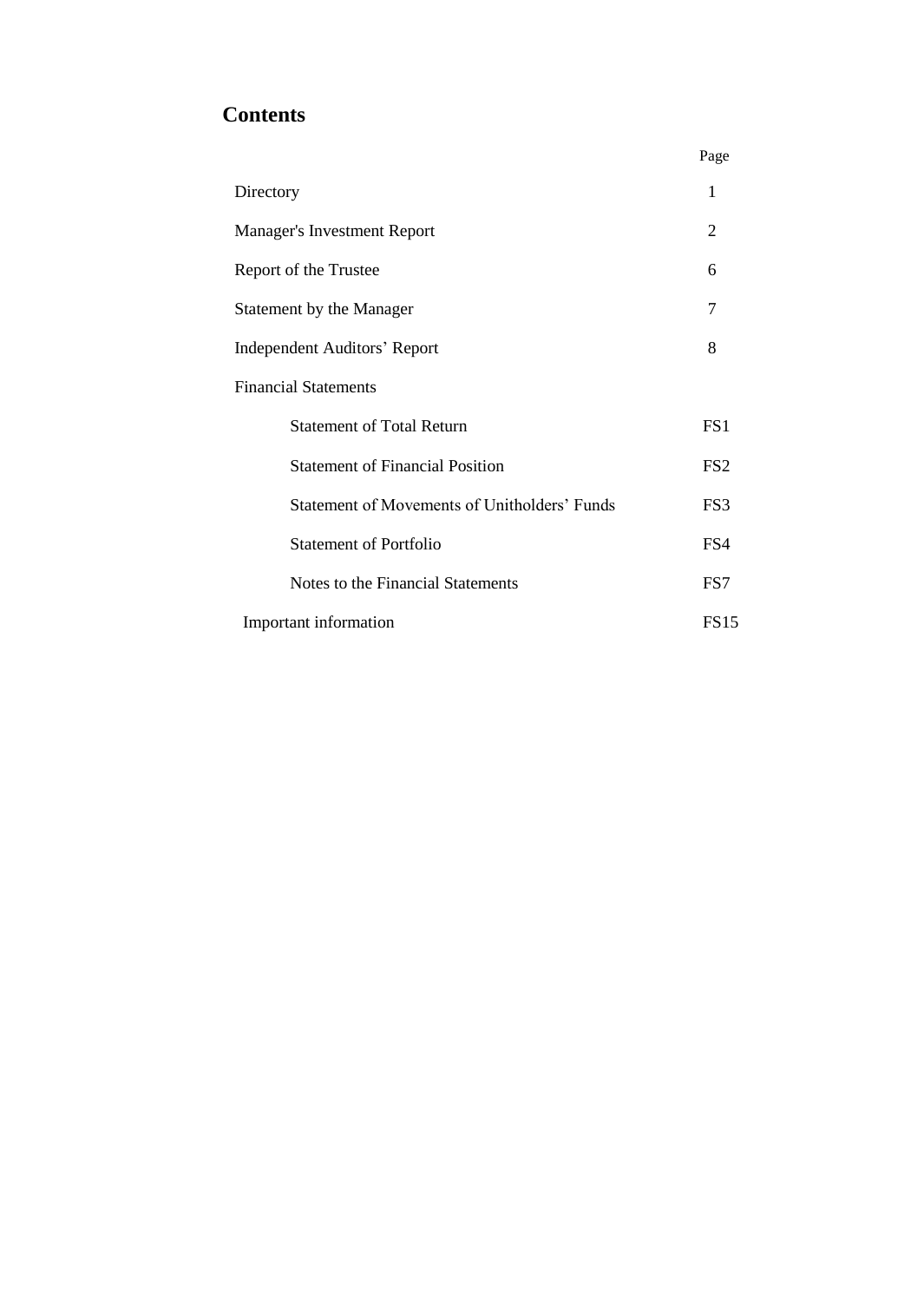# **DIRECTORY**

# **MANAGER**

Phillip Capital Management (S) Ltd 250 North Bridge Road #06-00 Raffles City Tower Singapore 179101 (Company Registration No. 199905233W)

# **DIRECTORS OF THE MANAGER**

Lim Hua Min Jeffrey Lee Chay Khiong Linus Lim Wen Sheong Lim Wah Sai Louis Wong Wai Kit

# **TRUSTEE & REGISTRAR**

DBS Trustee Limited 12 Marina Boulevard Marina Bay Financial Centre Tower 3 Singapore 018982

# **CUSTODIAN**

DBS Bank Limited 12 Marina Boulevard, Level 44 DBS Asia Central@ Marina Bay Financial Centre Tower 3 Singapore 018982

## **AUDITORS**

KPMG LLP 16 Raffles Quay #22-00 Hong Leong Building Singapore 048581

#### **SOLICITORS TO THE MANAGER**

Chan & Goh LLP 50 Craig Road #03-01 Singapore 089688

### **SOLICITORS TO THE TRUSTEE**

Dentons Rodyk & Davidson LLP 80 Raffles Place #33-00 UOB Plaza 1 Singapore 048624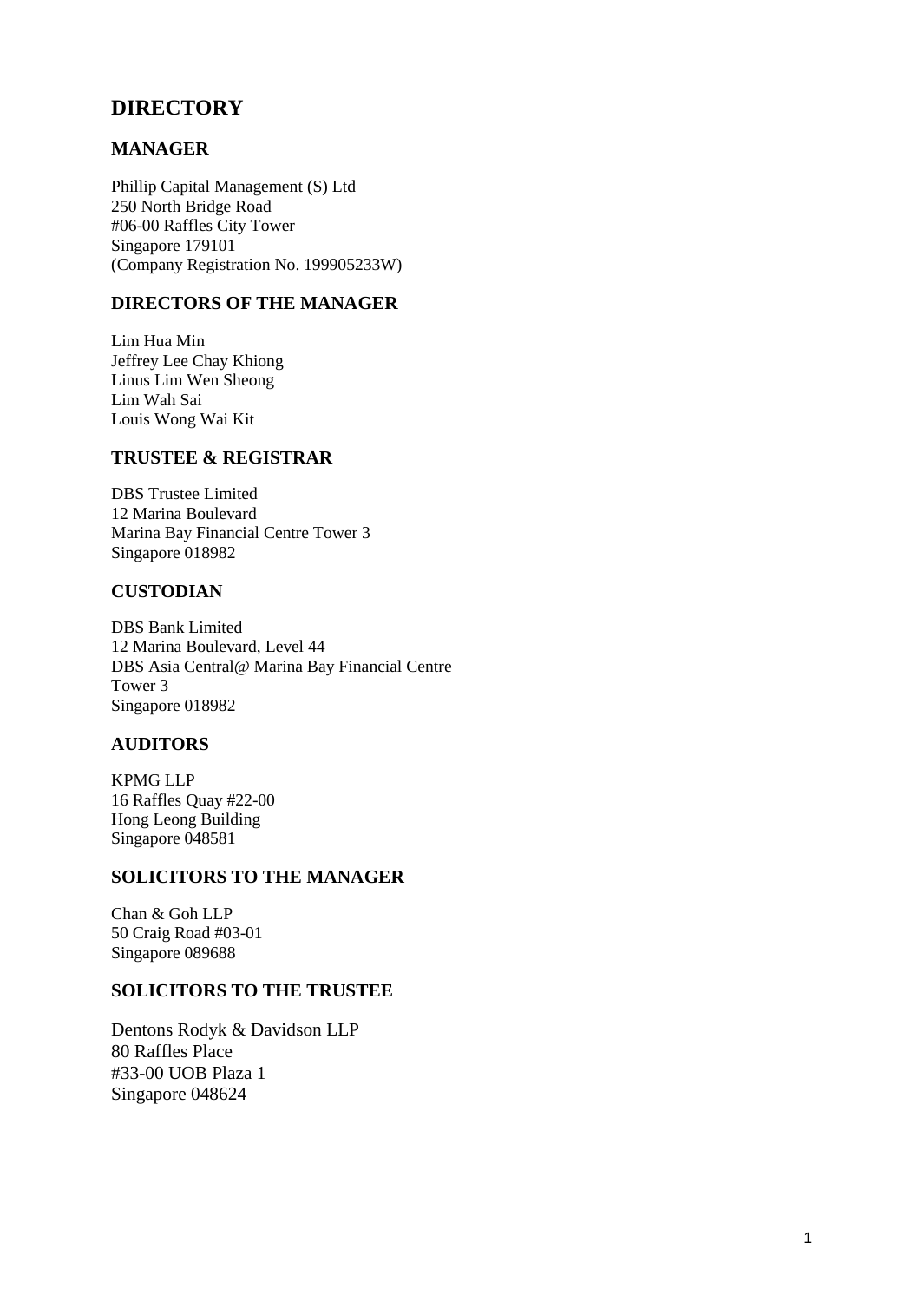### **MANAGER'S INVESTMENT REPORT**

### **1. The Fund**

The investment objective of the Fund is to seek to provide a high level of income and moderate long-term capital appreciation by tracking, as closely as possible, before expenses, the performance of the SGX APAC Ex-Japan Dividend Leaders REIT Index (the "Index"). By tracking the Index which is ranked and weighted by total dividends, the Fund aims to enhance risk-adjusted returns above that of traditional market capitalisation-weighted indices as the 30 REITs comprising the Index will be ranked and weighted according to the highest total dividends paid in the preceding 12 months subject to size, free-float market capitalisation and liquidity constraints.

#### Details of the fund

|                                        | 30 September 2021 |
|----------------------------------------|-------------------|
|                                        | US\$              |
| NAV per share                          | 1.0378            |
| Net Assets Attributable to unitholders | 17,280,132        |

| <b>Fund Currency</b>   | <b>US Dollars</b>                   |
|------------------------|-------------------------------------|
| Listing Date on SGX-ST | 20 October 2016                     |
| Stock code on SGX-ST   | BYI for PHLP AP DIV REIT US Dollars |
|                        | BYJ for PHLP AP DIV REIT Singapore  |
|                        | <b>Dollars</b>                      |

The Fund is classified as an Excluded Investment Product (EIP).

#### **2. Distribution of Investments**

Please refer to Statement of Portfolio on pages FS4 – FS6.

#### **3. Schedule of Investments by Asset Class**

| <b>Asset Class</b>                          | <b>Fair value at</b><br>30 September<br>2021<br>US\$ | Percentage of<br>total net assets<br>attributable to<br>unitholders at<br>30 September<br>2021<br>$\frac{6}{9}$ |
|---------------------------------------------|------------------------------------------------------|-----------------------------------------------------------------------------------------------------------------|
| <b>Quoted Real Estate Investment Trusts</b> | 16,816,636                                           | 97.32                                                                                                           |
| Cash and cash equivalents                   | 497,324                                              | 2.88                                                                                                            |
| Other net liabilities                       | (33, 828)                                            | (0.20)                                                                                                          |
| Net assets attributable to unitholders      | 17,280,132                                           | 100.00                                                                                                          |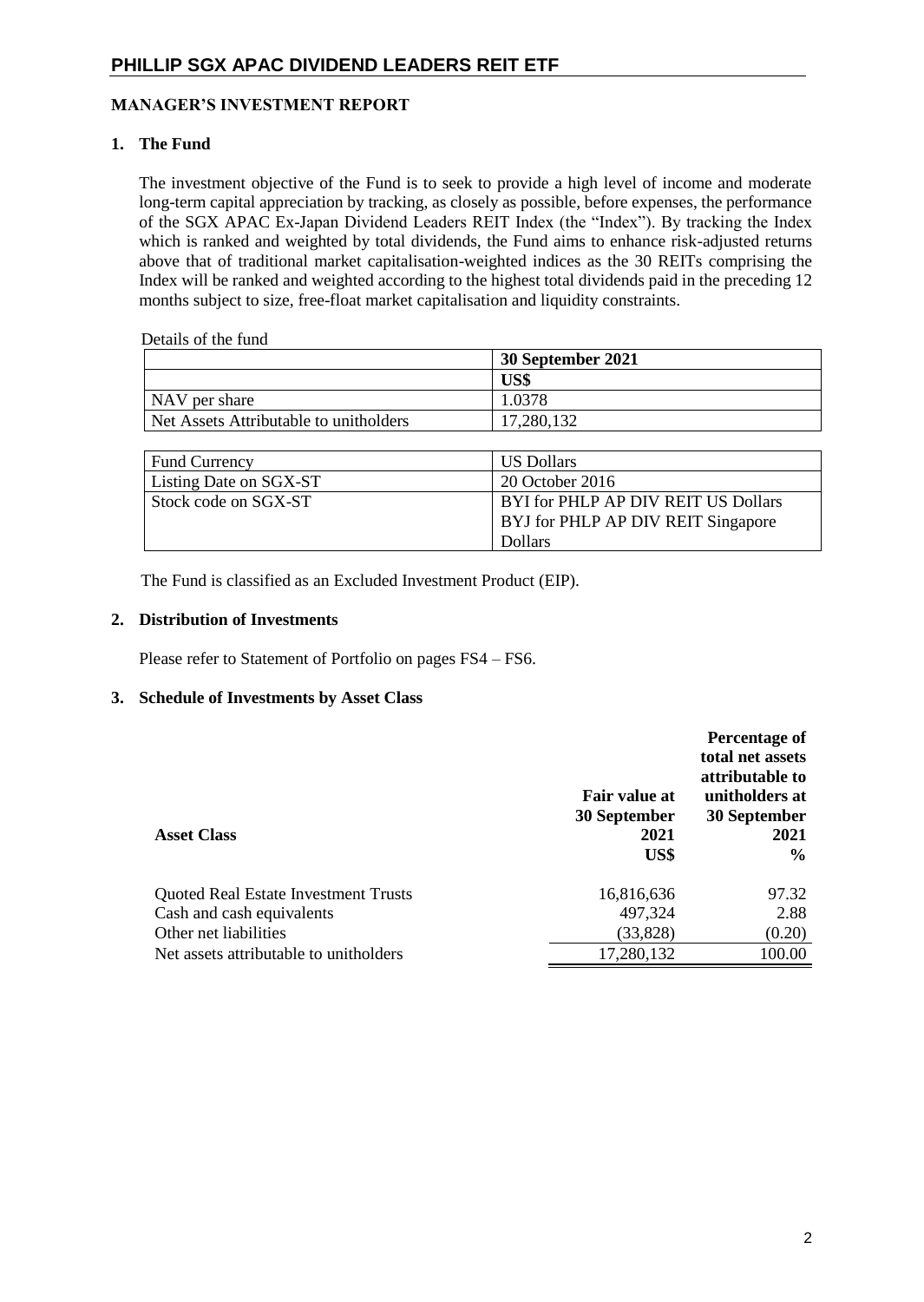# **MANAGER'S INVESTMENT REPORT (continued)**

# **4. Top 10 holdings**

|                                                                                                     | <b>Percentage of</b><br>total net assets<br>attributable to |
|-----------------------------------------------------------------------------------------------------|-------------------------------------------------------------|
| <b>Fair value at</b>                                                                                | unitholders at                                              |
| 30 September                                                                                        | 30 September                                                |
| 2021<br>10 largest holdings as at 30 September 2021<br>US\$                                         | 2021<br>$\frac{0}{0}$                                       |
| Link REIT<br>1,615,229                                                                              | 9.35                                                        |
| 1,516,237<br>The GPT Group                                                                          | 8.77                                                        |
| 1,193,734<br>Dexus                                                                                  | 6.91                                                        |
| 1,120,532<br><b>Stockland Corporation Limited</b>                                                   | 6.48                                                        |
| <b>Ascendas Real Estate Investment Trust</b><br>1,085,445                                           | 6.28                                                        |
| 1,084,137<br>Goodman Group Pty Ltd                                                                  | 6.27                                                        |
| 838,155<br><b>Scentre Group</b>                                                                     | 4.85                                                        |
| 798,980<br>Mirvac Group                                                                             | 4.62                                                        |
| CapitaLand Integrated Commercial Trust<br>772,704                                                   | 4.47                                                        |
| Vicinity Centres Re Ltd<br>766,627                                                                  | 4.44                                                        |
|                                                                                                     |                                                             |
|                                                                                                     | <b>Percentage of</b><br>total net assets<br>attributable to |
| <b>Fair value at</b><br>30 September<br>2020<br>10 largest holdings as at 30 September 2020<br>US\$ | unitholders at<br>30 September<br>2020<br>$\frac{0}{0}$     |
| Link REIT                                                                                           | 10.29                                                       |
| 1,418,955<br><b>Scentre Group</b><br>1,347,213                                                      | 9.77                                                        |
| 999,711<br>Mirvac Group                                                                             | 7.25                                                        |
| 960,951<br><b>Stockland Corporation Limited</b>                                                     | 6.97                                                        |
| 959,588<br>Dexus                                                                                    | 6.95                                                        |
| Goodman Group Pty Ltd<br>913,770                                                                    | 6.63                                                        |
| <b>Ascendas Real Estate Investment Trust</b><br>755,461                                             | 5.48                                                        |
| Vicinity Centres Re Ltd<br>468,665                                                                  | 3.40                                                        |
| The GPT Group<br>458,601<br>404,210<br>Capitamall Trust                                             | 3.33<br>2.93                                                |

# **5. Exposure to financial derivatives as at 30 September 2021**

Nil.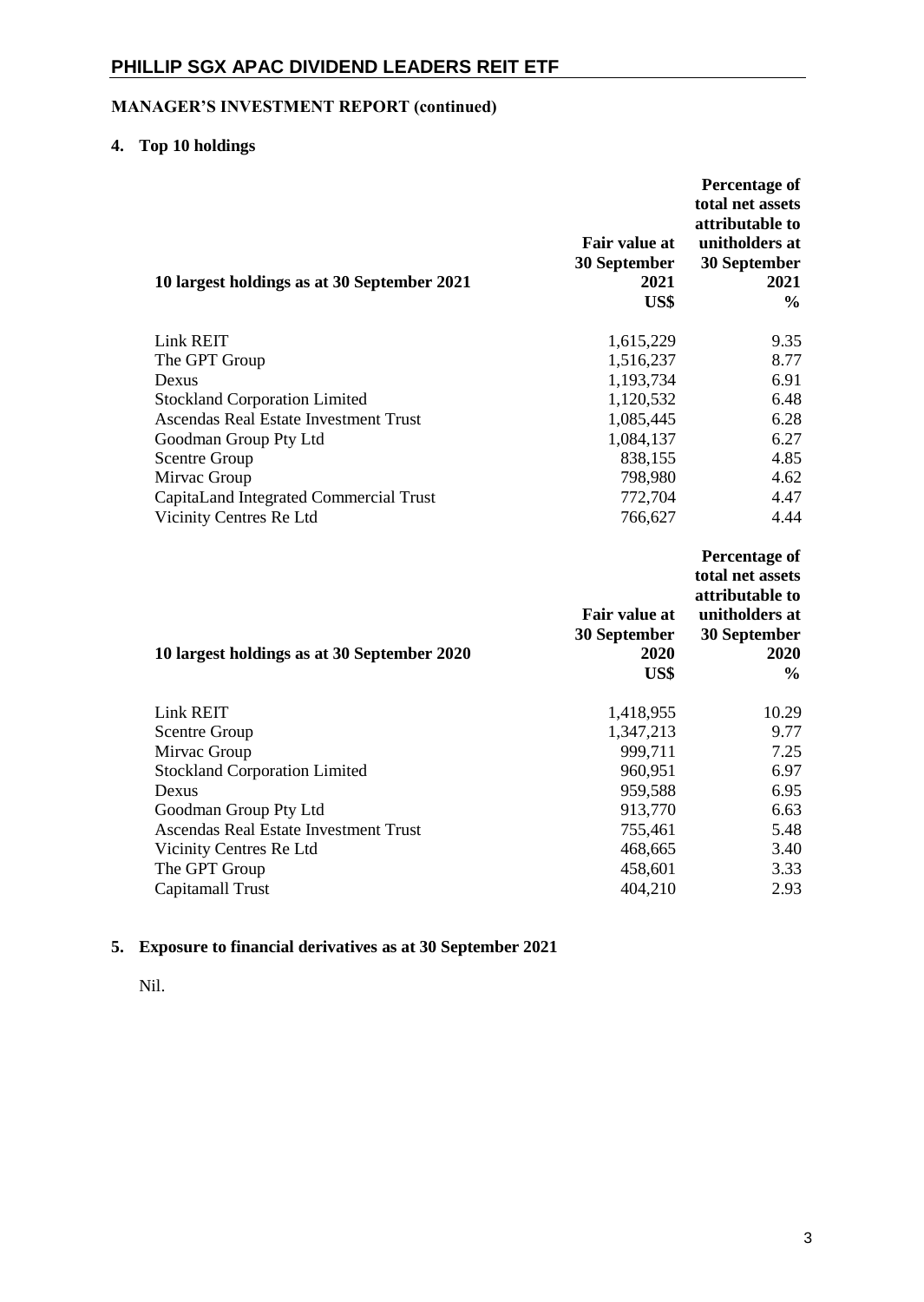# **PHILLIP SGX APAC DIVIDEND LEADERS REIT ETF**

### **MANAGER'S INVESTMENT REPORT (continued)**

#### **6. Global exposure to financial derivatives**

The global exposure relating to financial derivatives is calculated using the commitment approach. The global exposure is calculated as the sum of:

- (a) the absolute value of the exposure of each individual financial derivative not involved in netting or hedging arrangements;
- (b) the absolute value of the net exposure of each individual financial derivative after netting or hedging arrangements;
- (c) the sum of the value of cash collateral received pursuant to:
	- (i) the reduction of exposure to counterparties of OTC financial derivatives; and
	- (ii) efficient portfolio management techniques relating to securities lending and repurchase transactions,

and that are reinvested.

#### **7. Amount and percentage of total fund size invested in other unit trusts, mutual funds and collective investment schemes as at 30 September 2021**

|                        | US\$       | $\%$  |
|------------------------|------------|-------|
| Real Estate Investment |            |       |
| <b>Trusts</b>          | 16,816,636 | 97.32 |

#### **8. Amount and percentage of borrowings of total fund size as at 30 September 2021**

Nil.

#### **9. Amount of units created and cancelled for the year**

|                               | US\$      |
|-------------------------------|-----------|
| Total amount of subscriptions | 1,120,900 |
| Total amount of redemptions   |           |

#### **10. Expense ratio**

Please refer to Note 11 of Notes to the Financial Statements.

#### **11. Turnover ratio**

Please refer to Note 11 of Notes to the Financial Statements.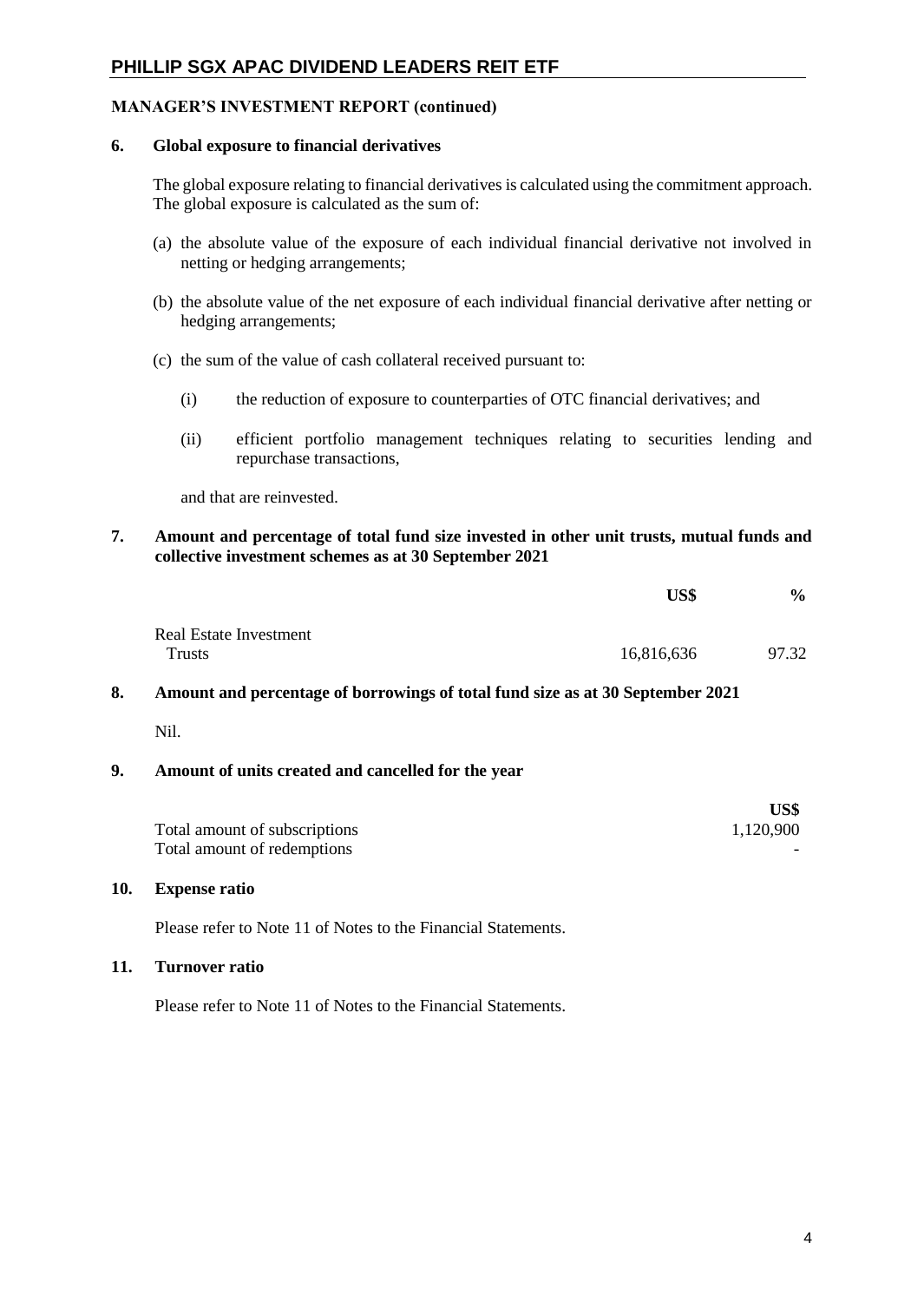# **PHILLIP SGX APAC DIVIDEND LEADERS REIT ETF**

## **MANAGER'S INVESTMENT REPORT (continued)**

#### **12. Performance of the Fund**

| Cumulative $(\%^*)$               | US\$      | <b>Benchmark</b> |
|-----------------------------------|-----------|------------------|
|                                   |           | US\$             |
| 3 Months                          | $-1.91\%$ | $-2.26%$         |
| 6 Months                          | 2.59%     | 3.21%            |
| 1 Year                            | 19.93%    | 20.90%           |
| 3 Years                           | 15.89%    | 19.54%           |
| Since inception (20 October 2016) | 31.07%    | 38.22%           |
| Annualised $(\frac{6}{6})^*$      |           |                  |
| 1 Year                            | 19.93%    | 20.90%           |
| 3 Years                           | 5.04%     | 6.13%            |
| Since inception (20 October 2016) | 5.62%     | 6.76%            |

\* Returns are calculated on a bid-to-bid basis, with net dividends reinvested. The benchmark for which the Fund is measured against is the SGX APAC ex Japan Dividend Leaders REIT Index.

#### **13. Related party transactions**

Please refer to Note 10 of Notes to the Financial Statements.

### **14. Any other material information that will adversely impact the valuation of the Fund.**

Nil.

## **15. Soft dollar commissions**

The Manager is entitled to and intends to receive or enter into soft-dollar commissions or arrangements. The Manager will comply with applicable regulatory and industry standards on soft-dollars. The soft-dollar commissions which the Manager may receive include research and advisory services, economic and political analyses, portfolio analyses including valuation and performance measurements, market analyses, data and quotation services, computer hardware and software or any other information facilities to the extent that they are used to support the investment decision making process, the giving of advice, or the conduct of research or analysis and custodial service in relation to the investments managed for clients. The soft dollar credits utilised are not allocated on a specific client basis. The brokers also execute trades for other funds managed by the Manager.

The Manager will not accept or enter into soft dollar commissions or arrangements unless such soft-dollar commissions or arrangements would, in the opinion of the Manager, assist the Manager in its management of clients' funds, provided that the Manager shall ensure at all times that transactions are executed on the best available terms taking into account the relevant market at the time for transactions of the kind and size concerned, and that no unnecessary trades are entered into in order to qualify for such soft-dollar commissions or arrangements.

The Manager does not, and is not entitled to retain cash rebates for its own account in respect of rebates earned when transacting in securities for the account of the Fund.

The Manager did not receive any soft dollar services in respect of the Fund during the year.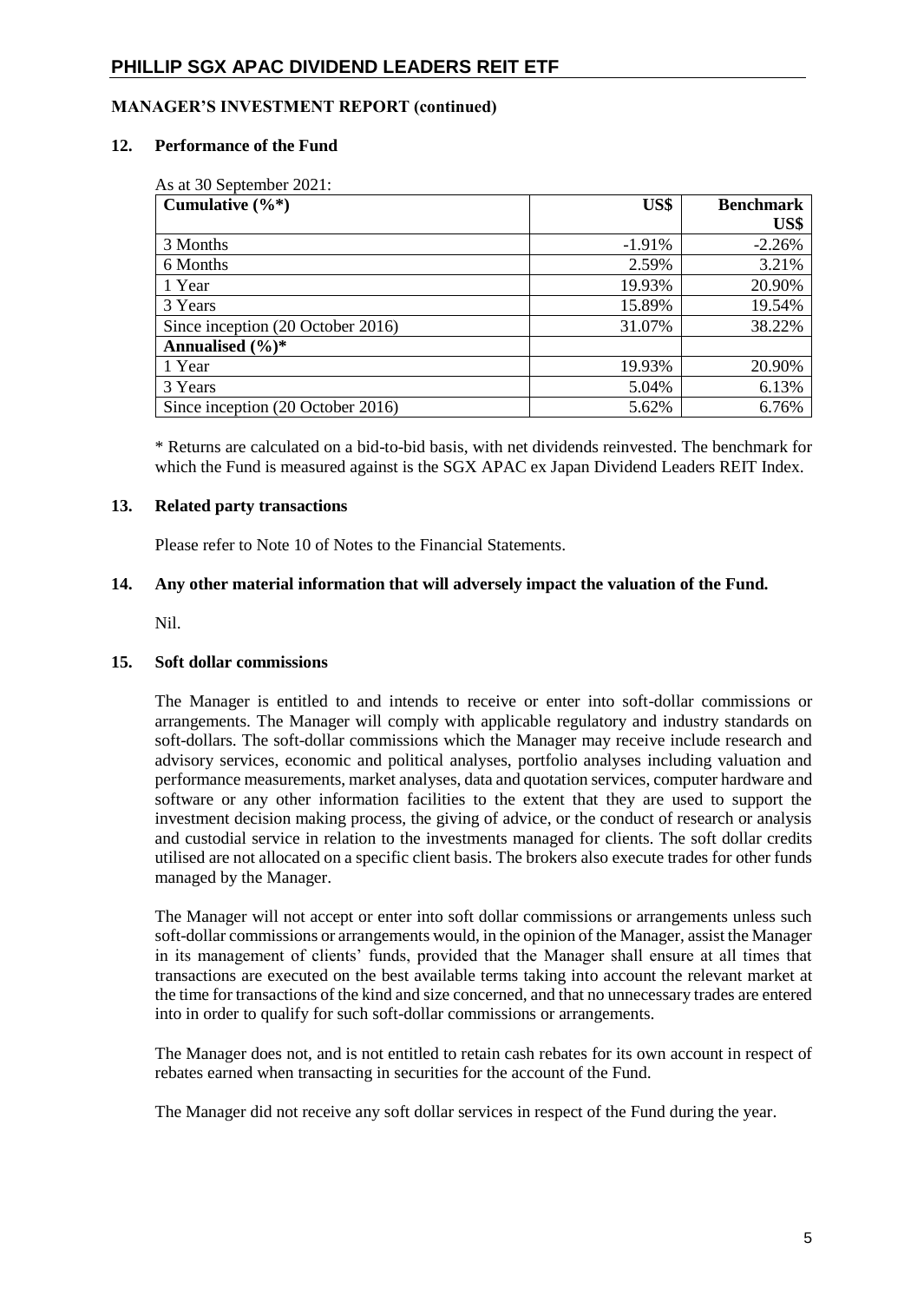# **Report of the Trustee**

The Trustee is under a duty to take into custody and hold the assets of Phillip SGX APAC Dividend Leaders REIT ETF in trust for the unitholders. In accordance with the Securities and Futures Act (Chapter 289), its subsidiary legislation and the Code on Collective Investment Schemes, the Trustee shall monitor the activities of the Manager for compliance with the limitations imposed on the investment and borrowing powers as set out in the Trust Deed in each annual accounting period and report thereon to unitholders in an annual report.

To the best knowledge of the Trustee, the Manager has, in all material respects, managed Phillip SGX APAC Dividend Leaders REIT ETF during the period covered by these financial statements, set out on pages FS1 to FS14, in accordance with the limitations imposed on the investment and borrowing powers set out in the Trust Deed.

For and on behalf of the Trustee **DBS Trustee Limited**

**Authorised signatory**

21 December 2021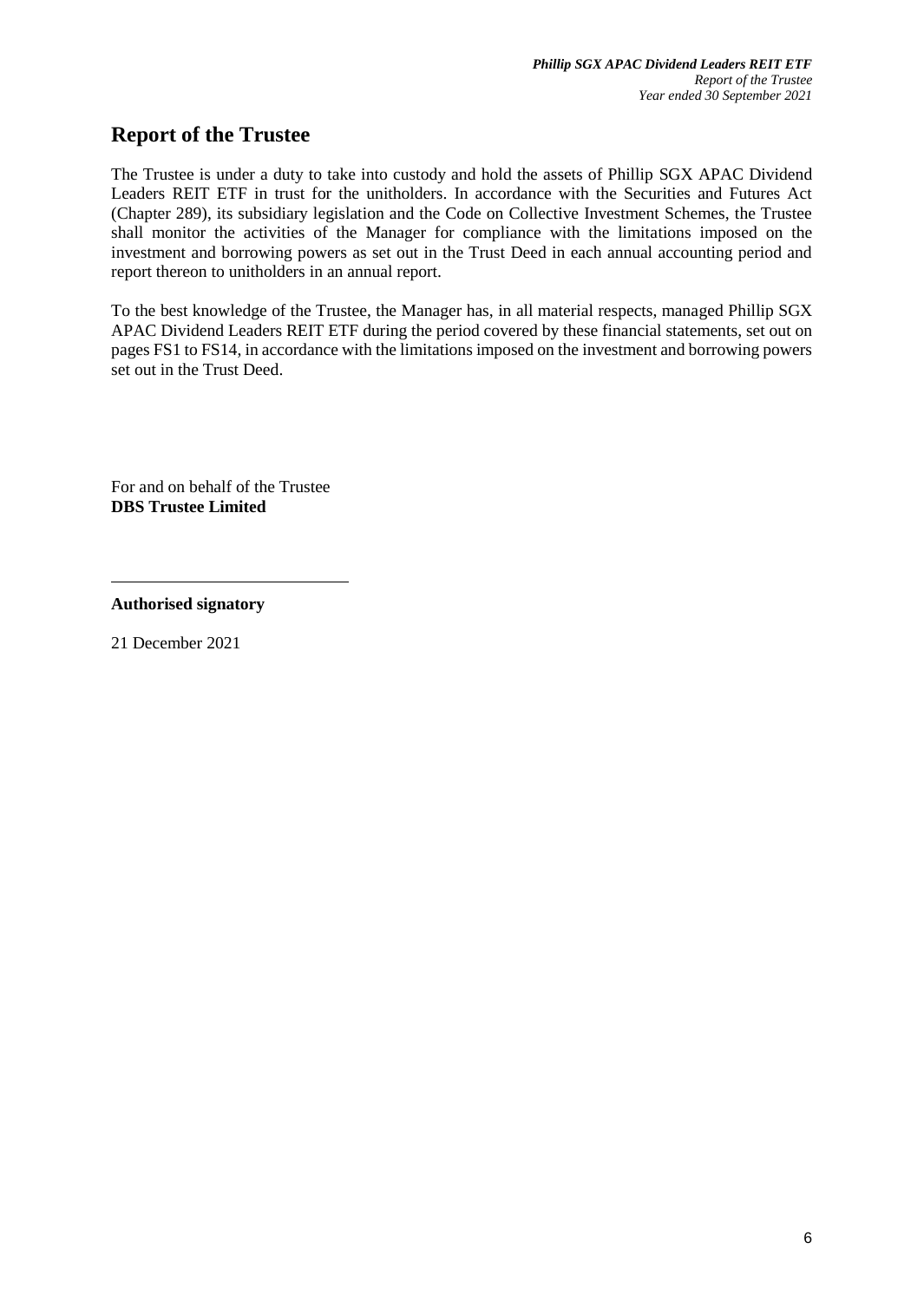# **Statement by the Manager**

In the opinion of Phillip Capital Management (S) Ltd, the accompanying financial statements set out on pages FS1 to FS14, comprising the Statement of Total Return, Statement of Financial Position, Statement of Movements of Unitholders' Funds, Statement of Portfolio and Notes to the Financial Statements are drawn up so as to present fairly, in all material respects, the financial position and the portfolio holdings of Phillip SGX APAC Dividend Leaders REIT ETF as at 30 September 2021, and the financial performance and movements in unitholders' funds for the year ended 30 September 2021 in accordance with the recommendations of Statement of Recommended Accounting Practice 7 *"Reporting Framework for Investment Funds"* issued by the Institute of Singapore Chartered Accountants. At the date of this statement, there are reasonable grounds to believe that Phillip SGX APAC Dividend Leaders REIT ETF will be able to meet its financial obligations as and when they materialise.

For and on behalf of the Manager **Phillip Capital Management (S) Ltd**

**Jeffrey Lee Chay Khiong Director** 

21 December 2021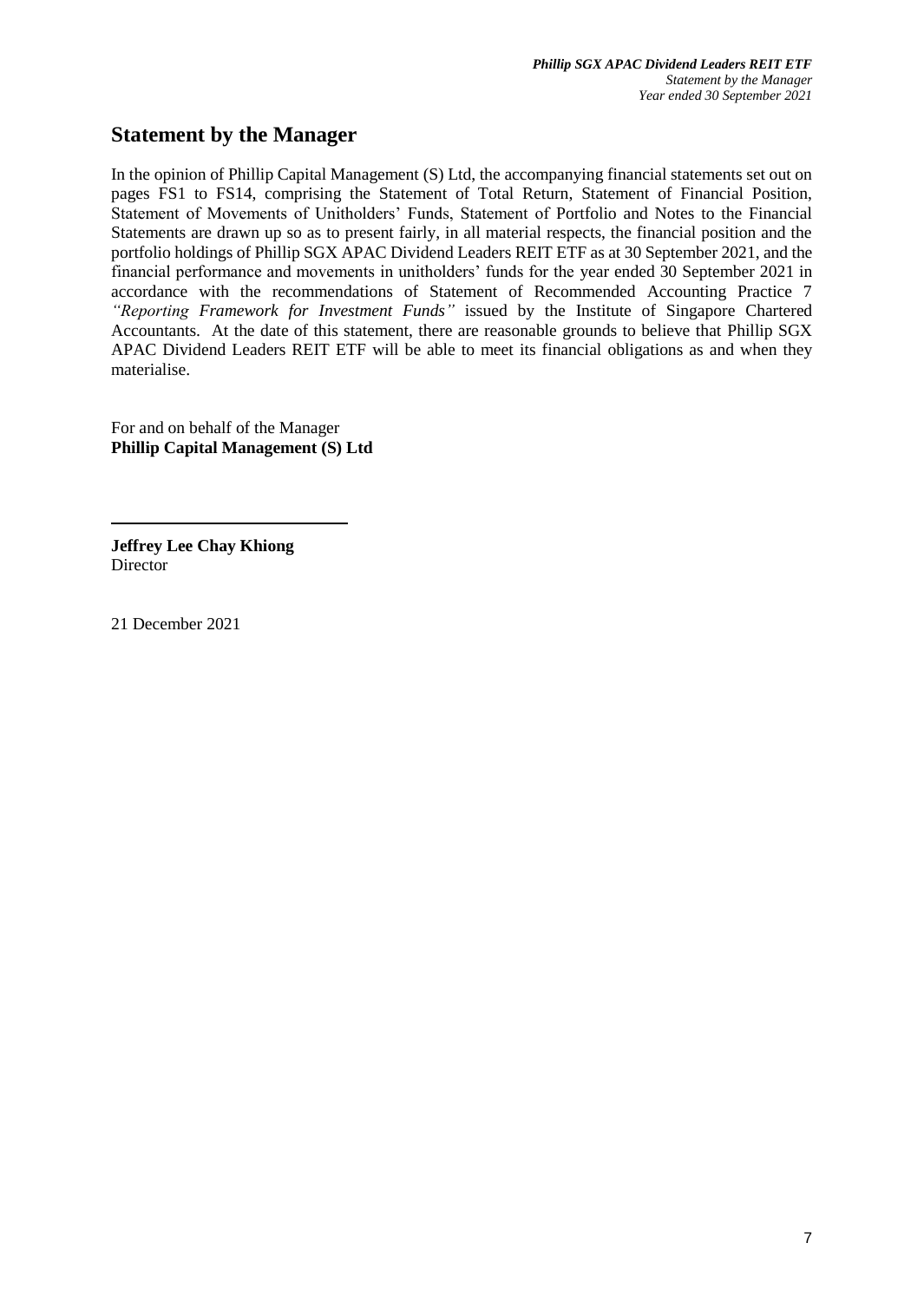**KPMG LLP**<br>16 Raffles Quay #22-00 **Telephone +65 6213 3388**<br>Tax +65 6225 0984 Internet www.kpmg.com.sg

# **Independent auditors' report**

### **Unitholders Phillip SGX APAC Dividend Leaders REIT ETF** (Constituted under a Trust Deed in the Republic of Singapore)

### **Report on the audit of the financial statements**

#### *Opinion*

We have audited the financial statements of Phillip SGX APAC Dividend Leaders REIT ETF ('the Fund'), which comprise the Statement of Financial Position and Statement of Portfolio as at 30 September 2021, the Statement of Total Return and Statement of Movements of Unitholders' Funds for the year ended 30 September 2021, and notes to the financial statements, including a summary of significant accounting policies, as set out on pages FS1 to FS14.

In our opinion, the accompanying financial statements are properly drawn up in accordance with the recommendations of Statement of Recommended Accounting Practice 7 *"Reporting Framework for Investment Funds"* issued by the Institute of Singapore Chartered Accountants so as to present fairly, in all material respects, the financial position and portfolio holdings of the Fund as at 30 September 2021 and the financial performance and movements in unitholders' funds for the year ended 30 September 2021.

#### *Basis for opinion*

We conducted our audit in accordance with Singapore Standards on Auditing ('SSAs'). Our responsibilities under those standards are further described in the '*Auditors' Responsibilities for the Audit of the Financial Statements'* section of our report. We are independent of the Fund in accordance with the Accounting and Corporate Regulatory Authority *Code of Professional Conduct and Ethics for Public Accountants and Accounting Entities* ('ACRA Code') together with the ethical requirements that are relevant to our audit of the financial statements in Singapore, and we have fulfilled our other ethical responsibilities in accordance with these requirements and the ACRA Code. We believe that the audit evidence we have obtained is sufficient and appropriate to provide a basis for our opinion.

#### *Key audit matters*

Key audit matters are those matters that, in our professional judgement, were of most significance in our audit of the financial statements of the current period. These matters were addressed in the context of our audit of the financial statements as a whole, and in forming opinion thereon, and we do not provide a separate opinion on those matters.

We have determined that there are no key audit matters to communicate in our report.

KPMG LLP (Registration No. T08LL1267L), an accounting limited liability partnership registered in Singapore under the Limited Liability Partnership Act (Chapter 163A) and a member firm of the KPMG network of independent member firms affiliated with KPMG International Limited, a private English company limited by guarantee.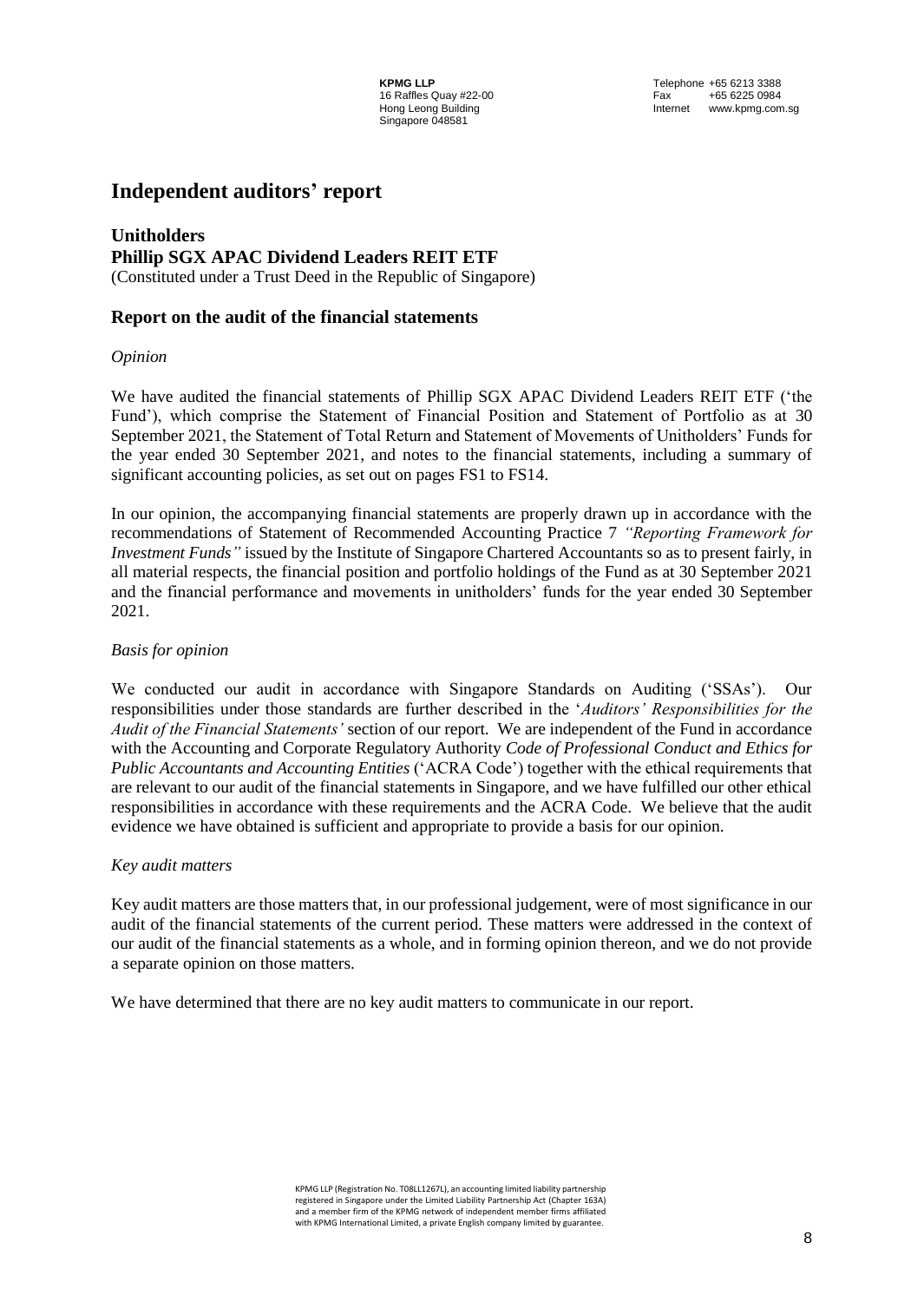#### *Other information*

Phillip Capital Management (S) Ltd, the Manager of the Fund ('the Manager'), is responsible for the other information contained in the annual report. Other information is defined as all information in the annual report other than the financial statements and our auditors' report thereon.

We have obtained all other information prior to the date of this auditors' report.

Our opinion on the financial statements does not cover the other information and we do not express any form of assurance conclusion thereon.

In connection with our audit of the financial statements, our responsibility is to read the other information and, in doing so, consider whether the other information is materially inconsistent with the financial statements or our knowledge obtained in the audit or otherwise appears to be materially misstated. If, based on the work we have performed, we conclude that there is a material misstatement of this other information, we are required to report that fact. We have nothing to report in this regard.

### *Responsibilities of Manager for the financial statements*

The Manager is responsible for the preparation and fair presentation of these financial statements in accordance with the recommendations of the Statement of Recommended Accounting Practices 7 *"Reporting Framework for Investment Funds"* issued by the Institute of Singapore Chartered Accountants, and for such internal control as the Manager determines is necessary to enable the preparation of financial statements that are free from material misstatement, whether due to fraud or error.

In preparing the financial statements, the Manager is responsible for assessing the Fund's ability to continue as a going concern, disclosing, as applicable, matters related to going concern and using the going concern basis of accounting unless the Manager either intends to terminate the Fund or to cease the Fund's operations, or has no realistic alternative but to do so.

The Manager's responsibilities include overseeing the Fund's financial reporting process.

#### *Auditors' responsibilities for the audit of the financial statements*

Our objectives are to obtain reasonable assurance about whether the financial statements as a whole are free from material misstatement, whether due to fraud or error, and to issue an auditors' report that includes our opinion. Reasonable assurance is a high level of assurance, but is not a guarantee that an audit conducted in accordance with SSAs will always detect a material misstatement when it exists. Misstatements can arise from fraud or error and are considered material if, individually or in the aggregate, they could reasonably be expected to influence the economic decisions of users taken on the basis of these financial statements.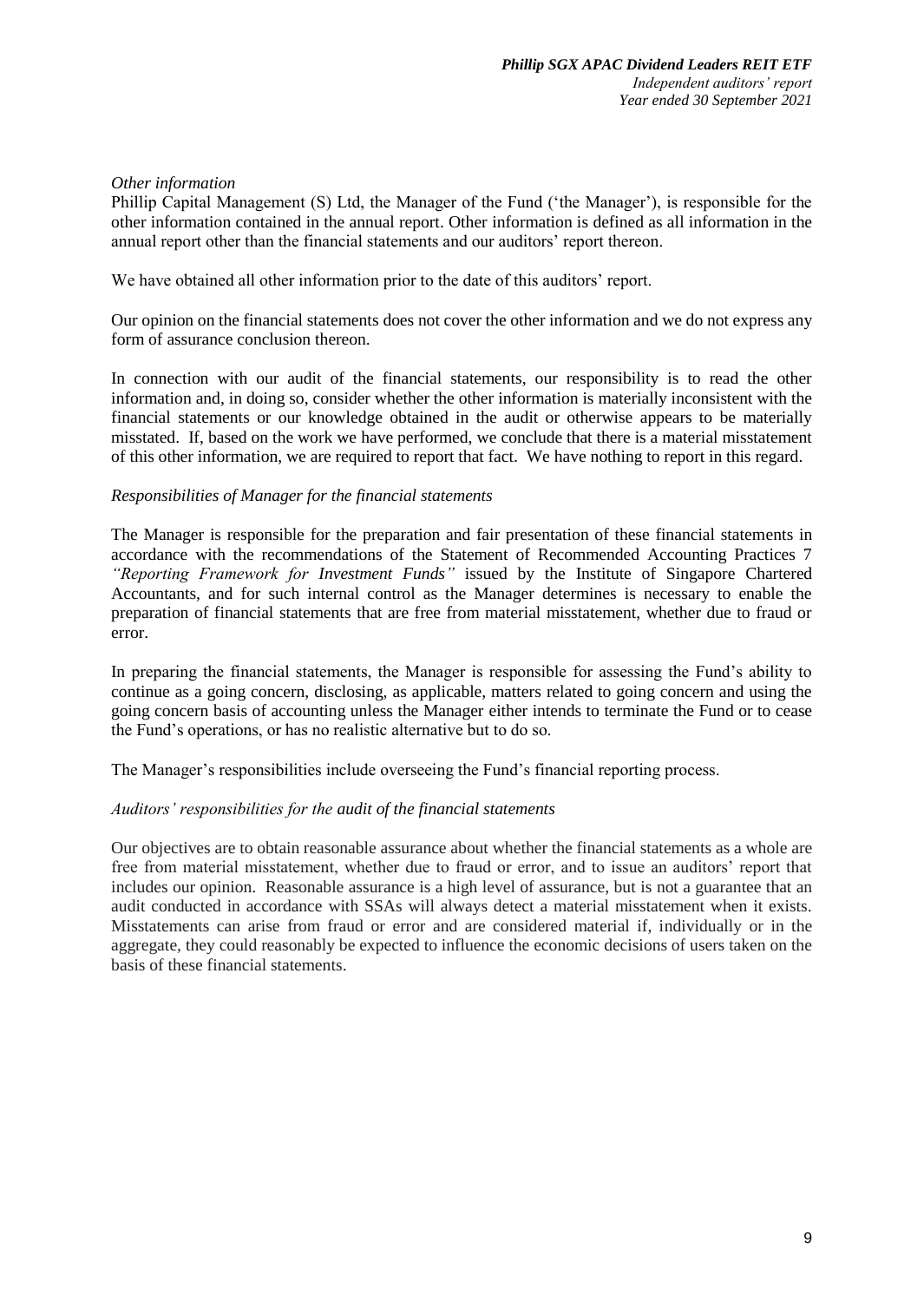As part of an audit in accordance with SSAs, we exercise professional judgement and maintain professional scepticism throughout the audit. We also:

- Identify and assess the risks of material misstatement of the financial statements, whether due to fraud or error, design and perform audit procedures responsive to those risks, and obtain audit evidence that is sufficient and appropriate to provide a basis for our opinion. The risk of not detecting a material misstatement resulting from fraud is higher than for one resulting from error, as fraud may involve collusion, forgery, intentional omissions, misrepresentations, or the override of internal controls.
- Obtain an understanding of internal controls relevant to the audit in order to design audit procedures that are appropriate in the circumstances, but not for the purpose of expressing an opinion on the effectiveness of the Fund's internal controls.
- Evaluate the appropriateness of accounting policies used and the reasonableness of accounting estimates and related disclosures made by manager.
- Conclude on the appropriateness of Manager's use of the going concern basis of accounting and, based on the audit evidence obtained, whether a material uncertainty exists related to events or conditions that may cast significant doubt on the Fund's ability to continue as a going concern. If we conclude that a material uncertainty exists, we are required to draw attention in our auditors' report to the related disclosures in the financial statements or, if such disclosures are inadequate, to modify our opinion. Our conclusions are based on the audit evidence obtained up to the date of our auditors' report. However, future events or conditions may cause the Fund to cease to continue as a going concern.
- Evaluate the overall presentation, structure and content of the financial statements, including the disclosures, and whether the financial statements represent the underlying transactions and events in a manner that achieves fair presentation.

We communicate with the Manager regarding, among other matters, the planned scope and timing of the audit and significant audit findings, including any significant deficiencies in internal controls that we identify during our audit.

**KPMG LLP** *Public Accountants and Chartered Accountants*

**Singapo**re 21 December 2021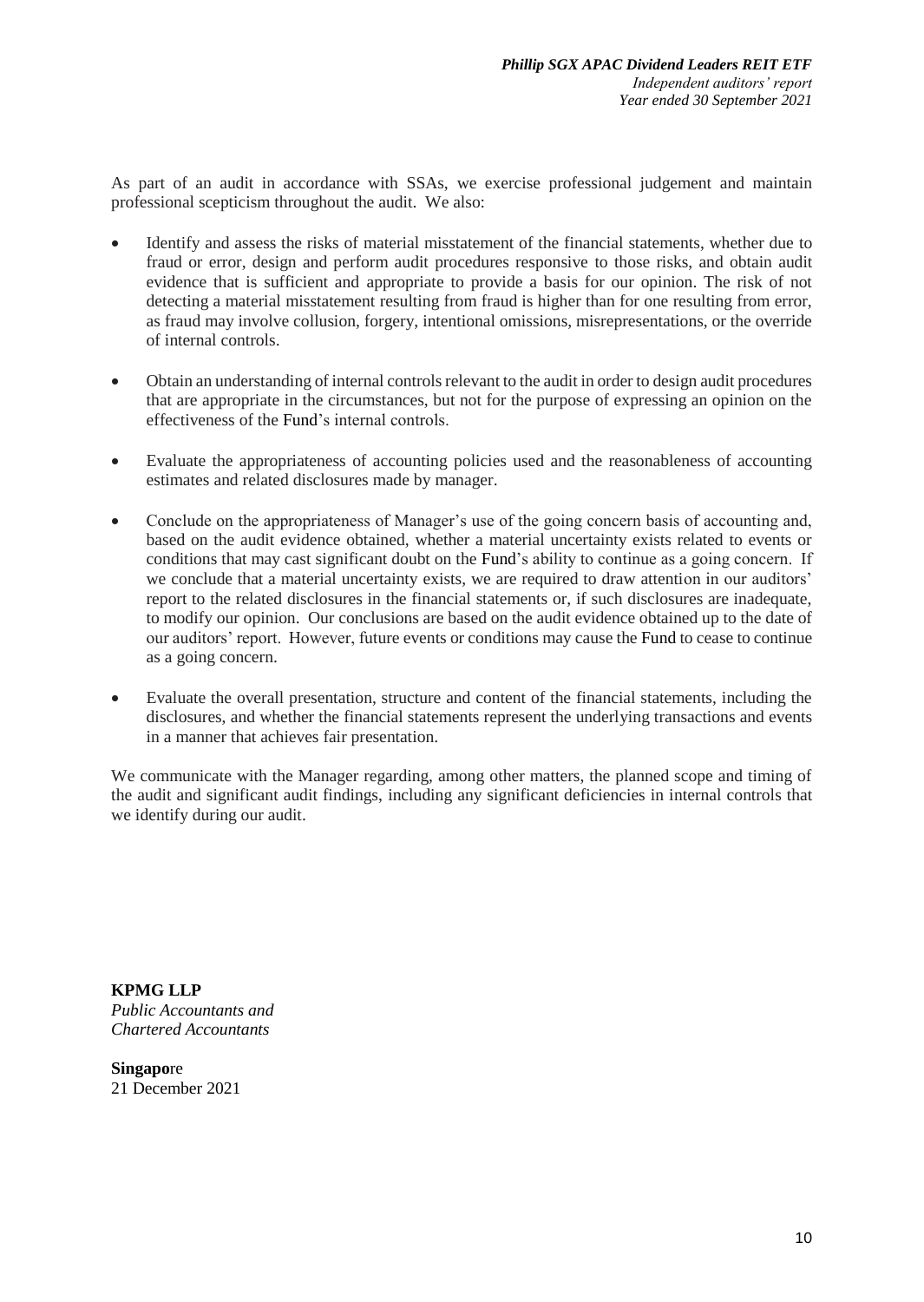### **Statement of Total Return Year ended 30 September 2021**

|                                                   | <b>Note</b> | 2021<br>US\$ | 2020<br>US\$ |
|---------------------------------------------------|-------------|--------------|--------------|
| <b>Income</b>                                     |             |              |              |
| Dividends                                         |             | 782,290      | 638,616      |
|                                                   |             | 782,290      | 638,616      |
| Less:                                             |             |              |              |
| <b>Expenses</b>                                   |             |              |              |
| Management fees                                   |             | 49,331       | 44,059       |
| Trustee fees                                      |             | 11,928       | 12,005       |
| Custody fees                                      |             | 6,645        | 10,154       |
| Audit fee                                         |             | 11,992       | 12,009       |
| <b>Transaction</b> fees                           |             | 8,293        | 5,895        |
| Other expenses                                    |             | 76,344       | 92,243       |
|                                                   |             | 164,533      | 176,365      |
| <b>Net income</b>                                 |             | 617,757      | 462,251      |
| Net gains/(losses) on investments                 |             |              |              |
| Net gains/(losses) on investments                 |             | 2,204,103    | (3,180,119)  |
| Net losses on foreign exchange                    |             | (13,598)     | (35, 847)    |
|                                                   |             | 2,190,505    | (3,215,966)  |
| Total return/(deficit) for the year before income |             |              |              |
| tax                                               |             | 2,808,262    | (2,753,715)  |
| Less: Income tax                                  | 7           | (79, 699)    | (83,589)     |
| Total return/(deficit) for the year after income  |             |              |              |
| tax before distribution                           |             | 2,728,563    | (2,837,304)  |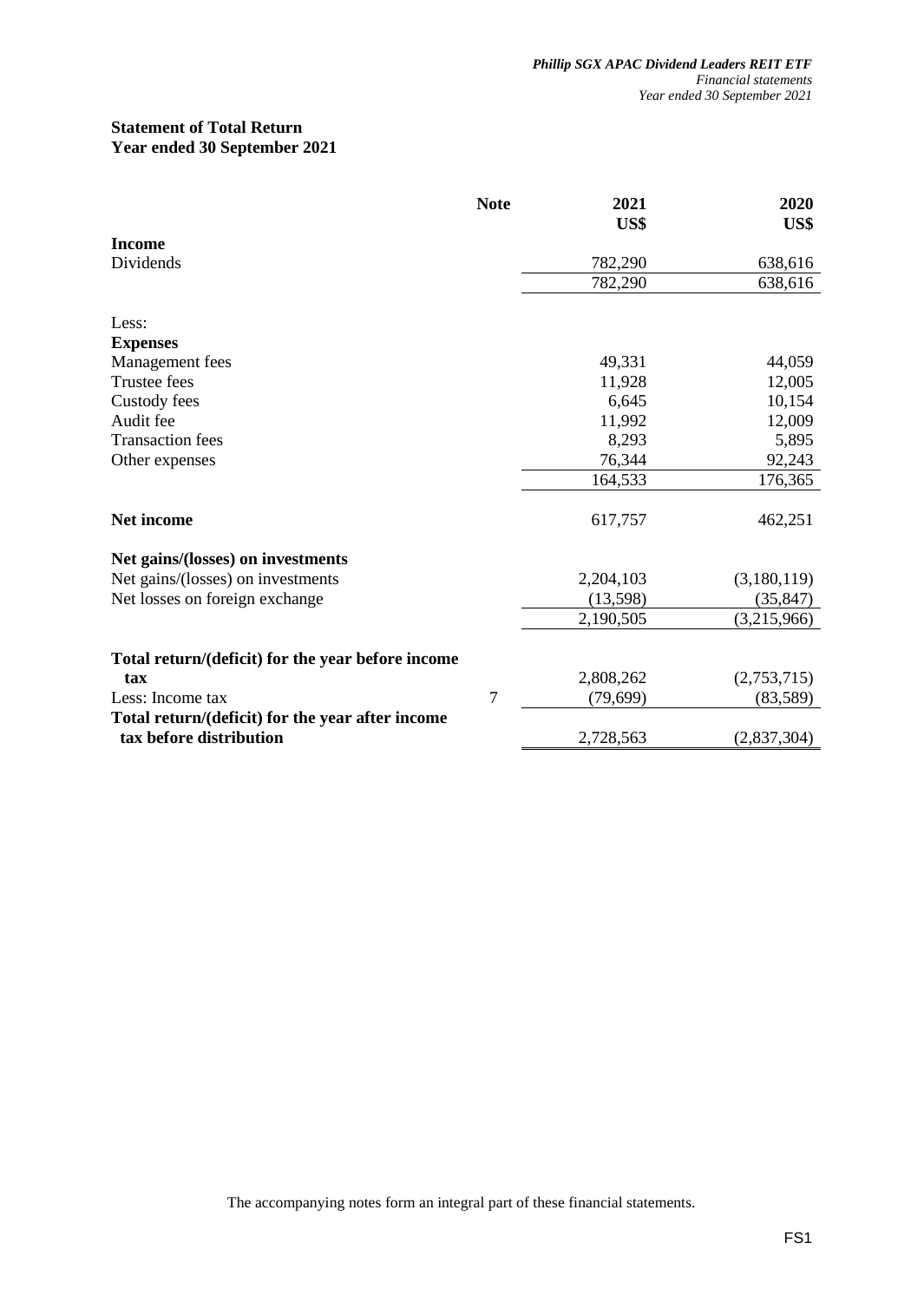### **Statement of Financial Position As at 30 September 2021**

|                                        | <b>Note</b> | 2021<br>US\$ | 2020<br>US\$ |
|----------------------------------------|-------------|--------------|--------------|
| <b>Assets</b>                          |             |              |              |
| Portfolio of investments               |             | 16,816,636   | 13,669,414   |
| Receivables                            | 3           | 25,072       | 33,551       |
| Cash and cash equivalents              | 4           | 497,324      | 141,561      |
| <b>Total assets</b>                    |             | 17,339,032   | 13,844,526   |
| <b>Liabilities</b>                     |             |              |              |
| Payables                               | 5           | 58,900       | 52,568       |
| <b>Total liabilities</b>               |             | 58,900       | 52,568       |
| <b>Equity</b>                          |             |              |              |
| Net assets attributable to unitholders | 6           | 17,280,132   | 13,791,958   |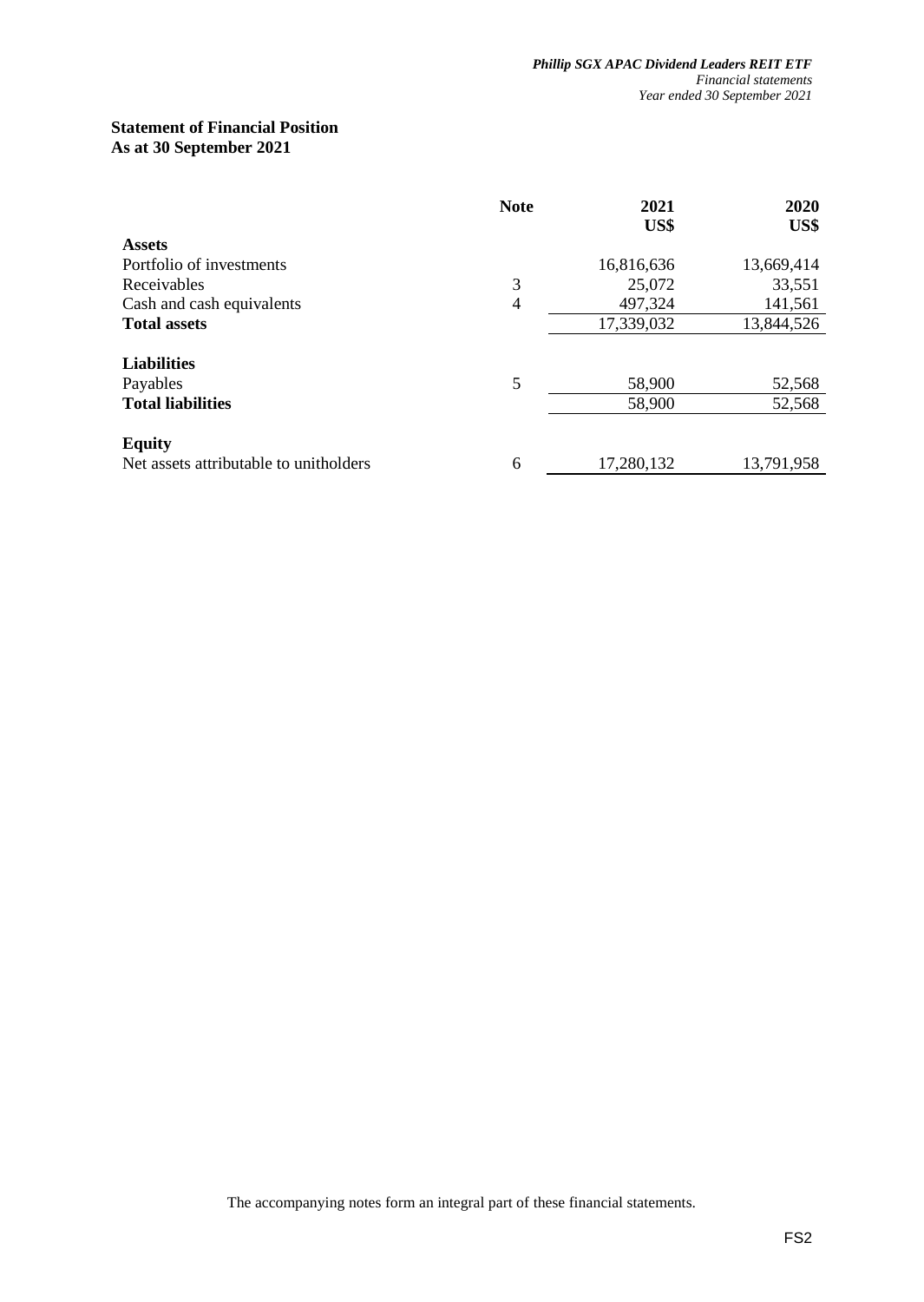### **Statement of Movements of Unitholders' Funds Year ended 30 September 2021**

|                                                                                                     | <b>Note</b> | 2021<br>US\$ | 2020<br>US\$ |
|-----------------------------------------------------------------------------------------------------|-------------|--------------|--------------|
| Net assets attributable to unitholders at the<br>beginning of the year                              |             | 13,791,958   | 14,920,027   |
| <b>Operations</b>                                                                                   |             |              |              |
| Change in net assets attributable to unitholders<br>resulting from operations                       |             | 2,728,563    | (2,837,304)  |
| Unitholders' contributions / (withdrawals)                                                          |             |              |              |
| Creation of units                                                                                   |             | 1,120,900    | 2,723,600    |
| Cancellation of units                                                                               |             |              | (555,900)    |
| Change in net assets attributable to unitholders<br>resulting from net creation and cancellation of |             |              |              |
| units                                                                                               |             | 1,120,900    | 2,167,700    |
| <b>Distributions</b>                                                                                | 8           | (361, 289)   | (458, 465)   |
| Total increase/(decrease) in net assets attributable                                                |             |              |              |
| to unitholders                                                                                      |             | 3,488,174    | (1,128,069)  |
| Net assets attributable to unitholders at the end                                                   |             |              |              |
| of the year                                                                                         | 6           | 17,280,132   | 13,791,958   |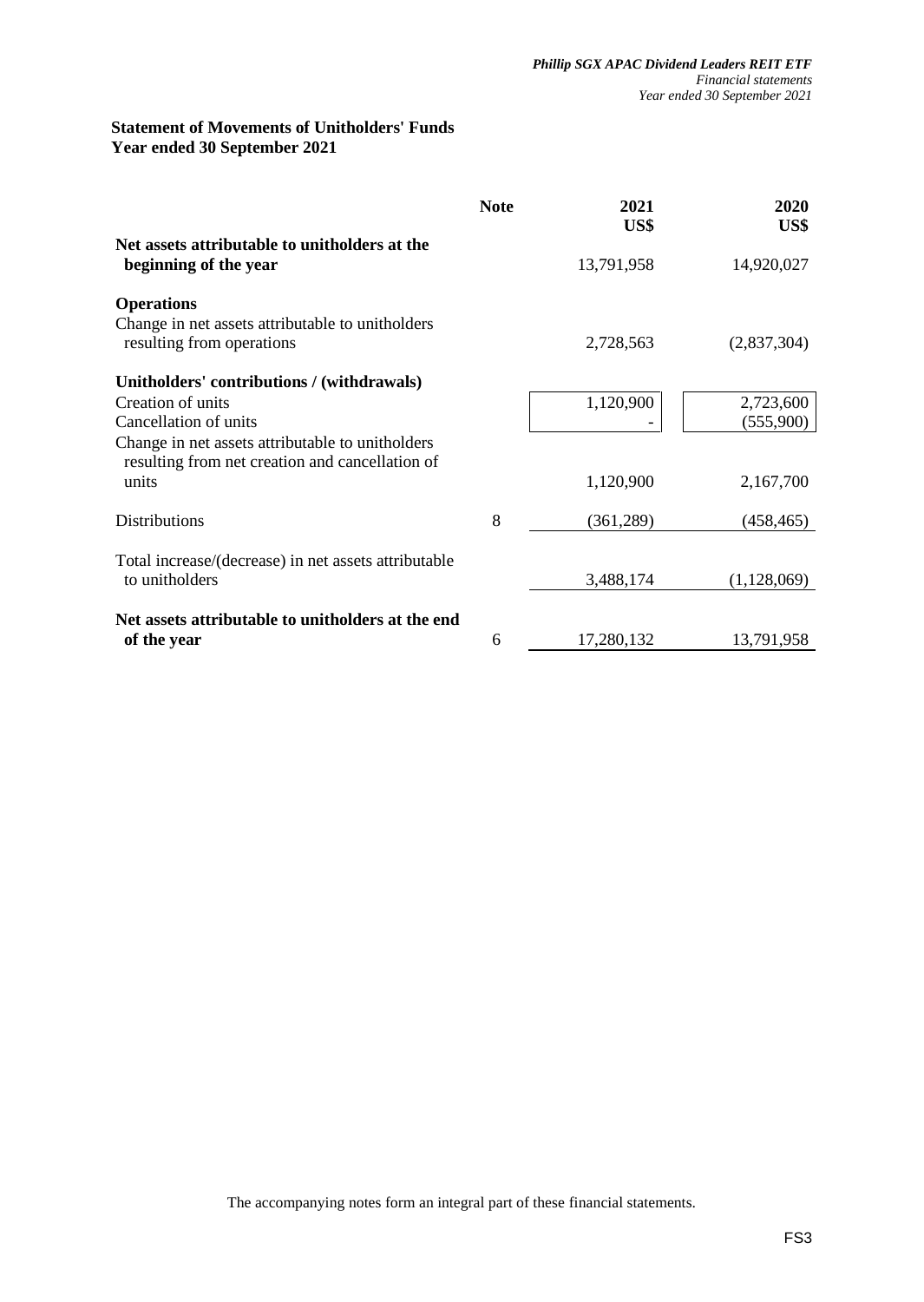### **Statement of Portfolio As at 30 September 2021**

|                                             | <b>Holdings</b><br>as at<br>30 September<br>2021 | <b>Fair value</b><br>as at<br>30 September<br>2021<br>US\$ | Percentage of<br>total net assets<br>attributable to<br>unitholders as at<br>30 September<br>2021<br>$\frac{0}{0}$ |
|---------------------------------------------|--------------------------------------------------|------------------------------------------------------------|--------------------------------------------------------------------------------------------------------------------|
| <b>By Geography (Primary)</b>               |                                                  |                                                            |                                                                                                                    |
| Quoted                                      |                                                  |                                                            |                                                                                                                    |
| <b>Australia</b>                            |                                                  |                                                            |                                                                                                                    |
| <b>Charter Hall Group</b>                   | 29,350                                           | 362,556                                                    | 2.10                                                                                                               |
| <b>Charter Hall Long WALE REIT</b>          | 103,822                                          | 369,419                                                    | 2.14                                                                                                               |
| <b>Charter Hall Retail REIT</b>             | 83,291                                           | 239,973                                                    | 1.39                                                                                                               |
| <b>Cromwell Property Group</b>              | 311,823                                          | 179,680                                                    | 1.04                                                                                                               |
| Dexus                                       | 153,455                                          | 1,193,734                                                  | 6.91                                                                                                               |
| Goodman Group Pty Ltd                       | 69,426                                           | 1,084,137                                                  | 6.27                                                                                                               |
| Mirvac Group                                | 370,990                                          | 798,980                                                    | 4.62                                                                                                               |
| <b>Scentre Group</b>                        | 389,180                                          | 838,155                                                    | 4.85                                                                                                               |
| Shopping Centres Australasia Property Group | 150,888                                          | 293,441                                                    | 1.70                                                                                                               |
| <b>Stockland Corporation Limited</b>        | 347,251                                          | 1,120,532                                                  | 6.48                                                                                                               |
| The GPT Group                               | 415,199                                          | 1,516,237                                                  | 8.77                                                                                                               |
| Vicinity Centres Re Ltd                     | 637,331                                          | 766,627                                                    | 4.44                                                                                                               |
| <b>Waypoint REIT</b>                        | 116,476                                          | 230,713                                                    | 1.34                                                                                                               |
|                                             |                                                  | 8,994,184                                                  | 52.05                                                                                                              |
| <b>Hong Kong</b>                            |                                                  |                                                            |                                                                                                                    |
| <b>Fortune REIT</b>                         | 263,300                                          | 261,728                                                    | 1.51                                                                                                               |
| <b>Link REIT</b>                            | 188,419                                          | 1,615,229                                                  | 9.35                                                                                                               |
|                                             |                                                  | 1,876,957                                                  | 10.86                                                                                                              |
|                                             |                                                  |                                                            |                                                                                                                    |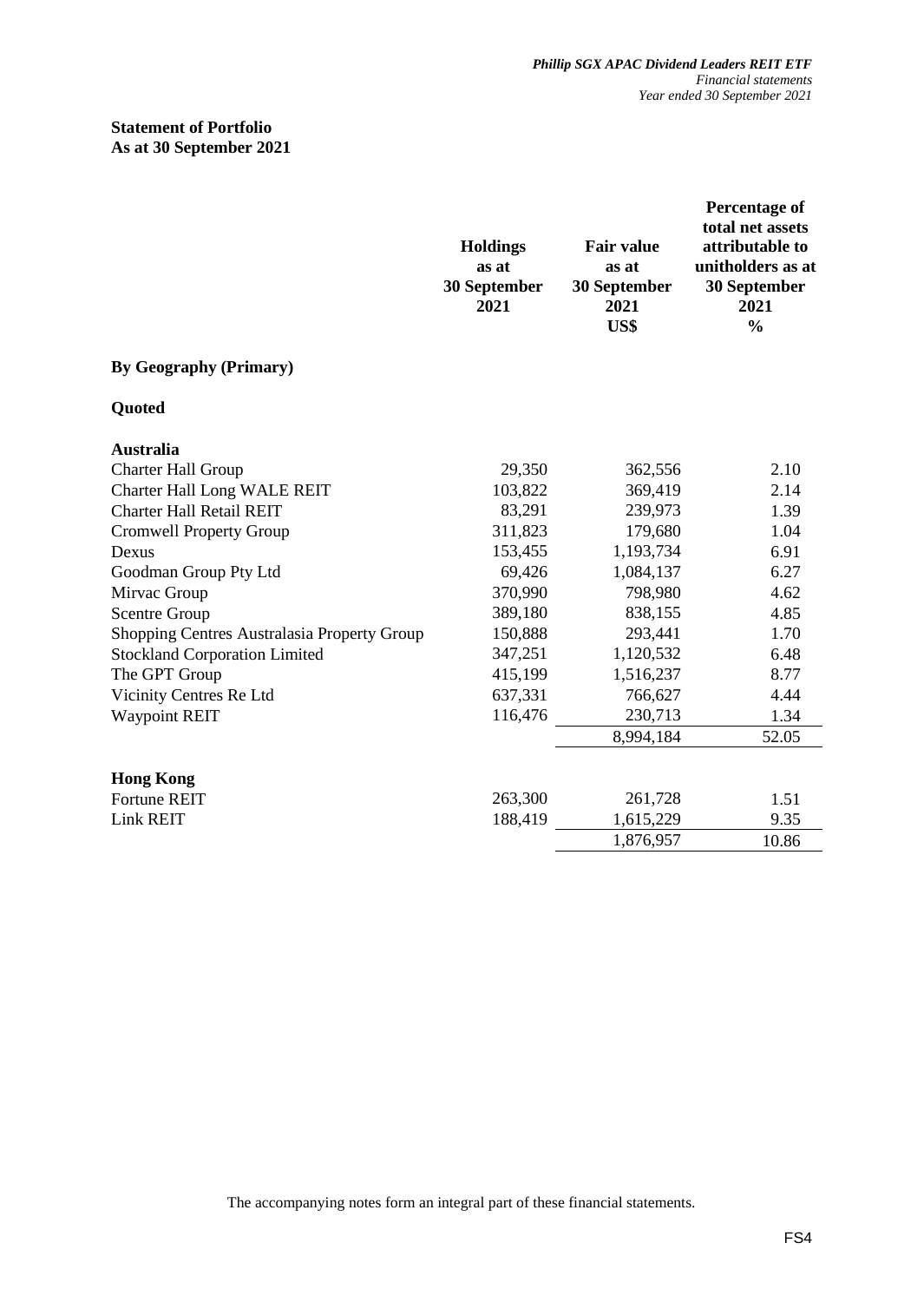## **Statement of Portfolio (continued) As at 30 September 2021**

|                                               | <b>Holdings</b><br>as at<br>30 September<br>2021 | <b>Fair value</b><br>as at<br>30 September<br>2021<br>US\$ | <b>Percentage of</b><br>total net assets<br>attributable to<br>unitholders as at<br>30 September<br>2021<br>$\frac{0}{0}$ |
|-----------------------------------------------|--------------------------------------------------|------------------------------------------------------------|---------------------------------------------------------------------------------------------------------------------------|
| <b>By Geography (Primary)</b>                 |                                                  |                                                            |                                                                                                                           |
| Quoted                                        |                                                  |                                                            |                                                                                                                           |
| <b>Singapore</b>                              |                                                  |                                                            |                                                                                                                           |
| <b>ARA LOGOS Logistics Trust</b>              | 335,600                                          | 226,973                                                    | 1.32                                                                                                                      |
| Ascendas India Trust                          | 192,487                                          | 202,350                                                    | 1.18                                                                                                                      |
| <b>Ascendas Real Estate Investment Trust</b>  | 492,177                                          | 1,085,445                                                  | 6.29                                                                                                                      |
| CapitaLand Integrated Commercial Trust        | 517,788                                          | 772,704                                                    | 4.47                                                                                                                      |
| Cromwell European Real Estate Investment      |                                                  |                                                            |                                                                                                                           |
| <b>Trust</b>                                  | 95,400                                           | 288,788                                                    | 1.67                                                                                                                      |
| <b>Frasers Centrepoint Trust</b>              | 128,532                                          | 214,488                                                    | 1.24                                                                                                                      |
| <b>Frasers Logistics and Commercial Trust</b> | 376,603                                          | 420,816                                                    | 2.44                                                                                                                      |
| Keppel DC REIT                                | 154,780                                          | 282,184                                                    | 1.63                                                                                                                      |
| Keppel REIT                                   | 346,908                                          | 270,325                                                    | 1.56                                                                                                                      |
| <b>Mapletree Commercial Trust</b>             | 271,899                                          | 413,755                                                    | 2.39                                                                                                                      |
| Mapletree Industrial Trust REIT               | 264,850                                          | 541,265                                                    | 3.13                                                                                                                      |
| Mapletree Logistics Trust                     | 352,783                                          | 529,058                                                    | 3.06                                                                                                                      |
| Mapletree North Asia Commercial Trust         | 368,244                                          | 261,233                                                    | 1.51                                                                                                                      |
| <b>Suntec Real Estate Investment Trust</b>    | 212,514                                          | 221,841                                                    | 1.28                                                                                                                      |
|                                               |                                                  | 5,731,225                                                  | 33.17                                                                                                                     |
| <b>United States</b>                          |                                                  |                                                            |                                                                                                                           |
| Manulife US REIT                              | 306,100                                          | 214,270                                                    | 1.24                                                                                                                      |
|                                               |                                                  | 214,270                                                    | 1.24                                                                                                                      |
|                                               |                                                  |                                                            |                                                                                                                           |
| <b>Portfolio of investments</b>               |                                                  | 16,816,636                                                 | 97.32                                                                                                                     |
| Other net assets                              |                                                  | 463,496                                                    | 2.68                                                                                                                      |
| Net assets attributable to unitholders        |                                                  | 17,280,132                                                 | 100.00                                                                                                                    |
|                                               |                                                  |                                                            |                                                                                                                           |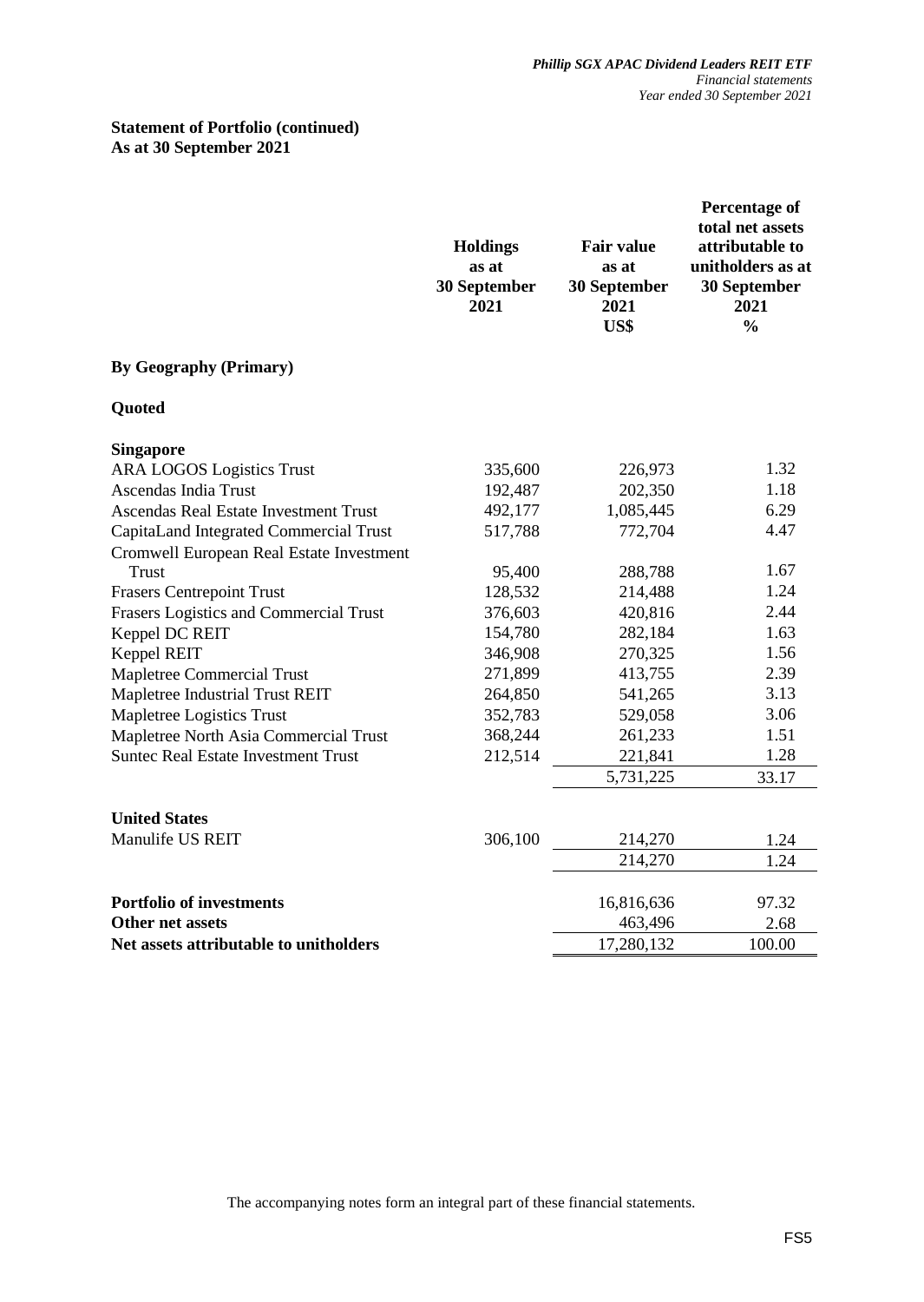#### **Statement of Portfolio (continued) As at 30 September 2021**

 $\overline{\phantom{a}}$ 

|                                         | <b>Fair value</b><br>as at<br>30 September 2021<br>US\$ | Percentage of<br>total net assets<br>attributable to<br>unitholders<br>as at<br>30 September<br>2021<br>$\frac{0}{0}$ | Percentage of<br>total net assets<br>attributable to<br>unitholders<br>as at<br>30 September<br>2020<br>$\frac{0}{0}$ |
|-----------------------------------------|---------------------------------------------------------|-----------------------------------------------------------------------------------------------------------------------|-----------------------------------------------------------------------------------------------------------------------|
| <b>By Geography (Primary)</b>           |                                                         |                                                                                                                       |                                                                                                                       |
| Quoted                                  |                                                         |                                                                                                                       |                                                                                                                       |
| Australia                               | 8,994,184                                               | 52.05                                                                                                                 | 52.12                                                                                                                 |
| Hong Kong                               | 1,876,957                                               | 10.86                                                                                                                 | 13.22                                                                                                                 |
| Singapore                               | 5,731,225                                               | 33.17                                                                                                                 | 30.78                                                                                                                 |
| Thailand                                |                                                         |                                                                                                                       | 1.36                                                                                                                  |
| <b>United States</b>                    | 214,270                                                 | 1.24                                                                                                                  | 1.63                                                                                                                  |
| <b>Portfolio of investments</b>         | 16,816,636                                              | 97.32                                                                                                                 | 99.11                                                                                                                 |
| Other net assets                        | 463,496                                                 | 2.68                                                                                                                  | 0.89                                                                                                                  |
| Net assets attributable to unit holders | 17,280,132                                              | 100.00                                                                                                                | 100.00                                                                                                                |
| <b>By Industry (Secondary)</b>          |                                                         |                                                                                                                       |                                                                                                                       |
| Real Estate Investments Trusts*         | 16,816,636                                              | 97.32                                                                                                                 | 99.11                                                                                                                 |
| <b>Portfolio of investments</b>         | 16,816,636                                              | 97.32                                                                                                                 | 99.11                                                                                                                 |
| Other net assets                        | 463,496                                                 | 2.68                                                                                                                  | 0.89                                                                                                                  |
| Net assets attributable to unitholders  | 17,280,132                                              | 100.00                                                                                                                | 100.00                                                                                                                |

\*A trust or company is defined as a Real Estate Investment Trusts, if such trust's or company's business sector is classified as "Residential and Commercial REITs" under the Thomson Reuters Business Classification.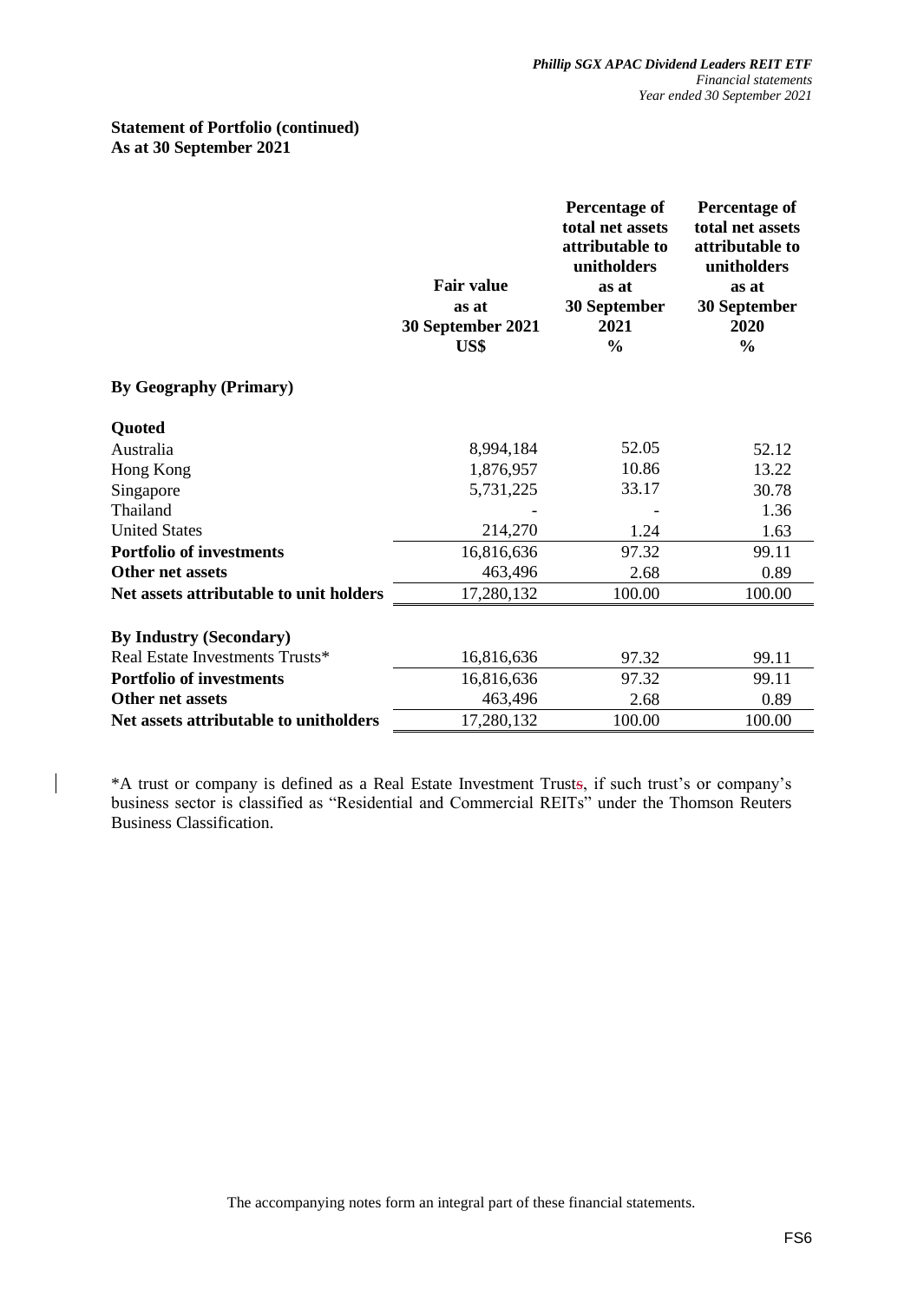# **Notes to the Financial Statements**

These notes form an integral part of the financial statements

# **1. Domicile and activities**

Phillip SGX APAC Dividend Leaders REIT ETF (the "Fund") is an open-ended Unit Trust constituted pursuant to the Trust Deed dated 29 September 2016 together with its First Amending and Restating Deed dated 4 October 2016 (collectively referred to as the "Trust Deed") between Phillip Capital Management (S) Ltd as the Manager and DBS Trustee Limited as the Trustee. The Trust Deed is governed by and construed in accordance with the laws of the Republic of Singapore.

The investment objective of the Fund is to seek to provide a high level of income and moderate long-term capital appreciation by tracking, as closely as possible, before expenses, the performance of the SGX APAC Ex-Japan Dividend Leaders REIT Index (the "Index"). By tracking the Index which is weighted by a fundamental factor such as total dividends, the Fund aims to enhance risk-adjusted returns above that of traditional market capitalisation-weighted indices as the 30 REITs comprising the Index will be ranked and weighted according to the highest total dividends paid in the preceding 12 months subject to size, free float market capitalisation and liquidity constraints.

# **2. Significant accounting policies**

## *2.1 Basis of preparation*

The financial statements, expressed in US Dollars ("US\$"), have been prepared under the historical cost basis, as modified by the revaluation of investments, and in accordance with the Statement of Recommended Accounting Practice 7 *"Reporting Framework for Investment Funds"* issued by the Institute of Singapore Chartered Accountants.

For the purposes of preparation of these financial statements, the basis used for calculating the expense ratio and turnover ratio are in accordance with the guidelines issued by the Investment Management Association of Singapore ("IMAS") and the Code on Collective Investment Schemes under the Securities and Futures Act (Cap 289) respectively.

#### *2.2 Basis of valuation of investments*

Quoted investments are stated at fair value based on the last traded price at the reporting date. Unrealised gains/losses on investments are represented by the difference between the fair value and the carrying value of investments and are recognised in the Statement of Total Return. Realised gains and losses upon disposal of investments are computed on the basis of the difference between the carrying value and the selling price of investments on trade date and are taken to the Statement of Total Return.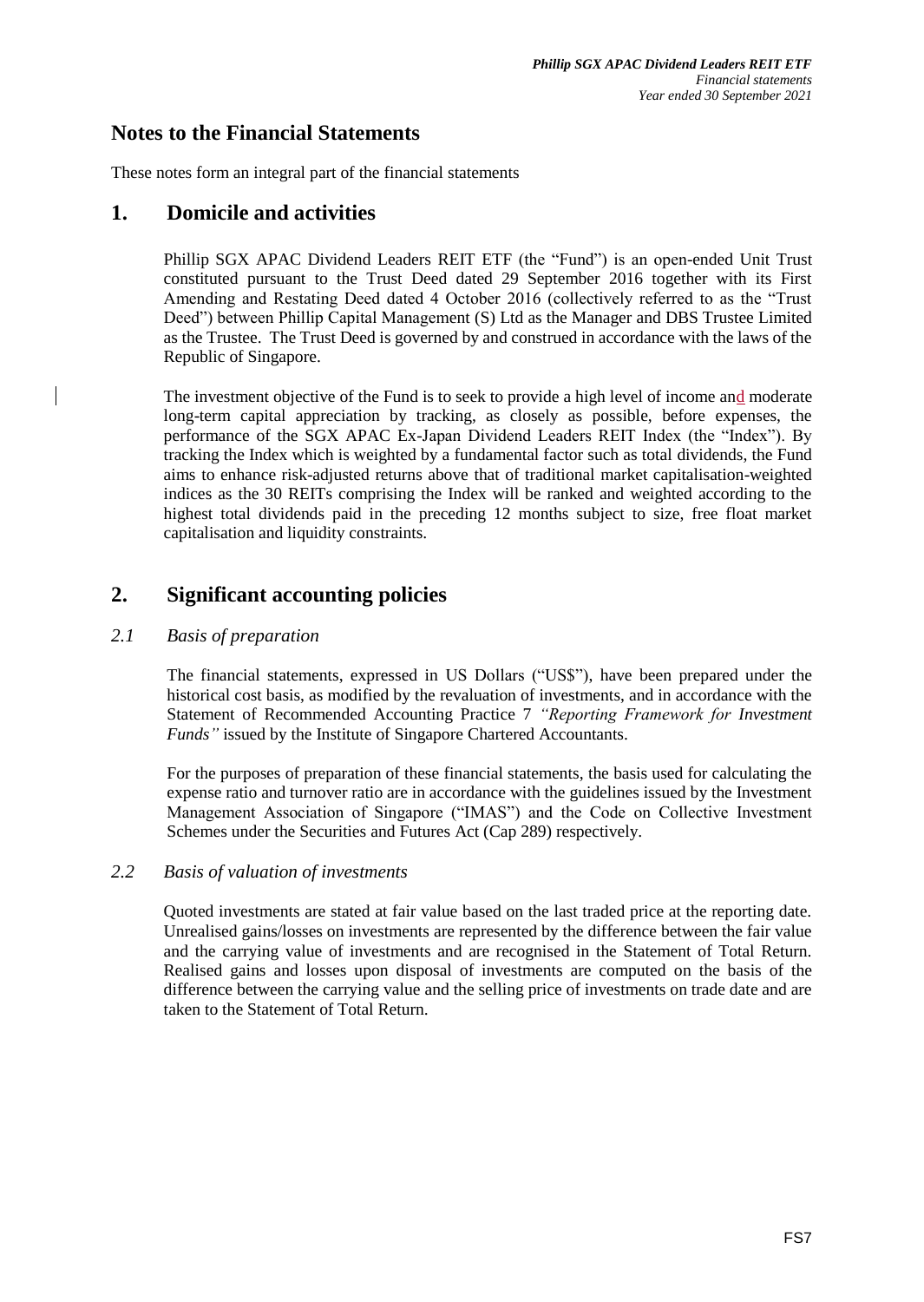## *2.3 Financial derivatives*

Derivatives are recognised initially at fair value; attributable transaction costs are recognised in the Statement of Total Return when incurred. Subsequent to initial recognition, derivatives are measured at fair value, and changes therein are recognised in the Statement of Total Return.

#### *2.4 Recognition of income*

Dividend income is recognised when declared and is stated gross of tax credits.

### *2.5 Foreign currency translation*

Transactions in foreign currencies are translated at the exchange rate at the date of transaction. Monetary assets and liabilities denominated in foreign currencies at the reporting date are translated at exchange rates at the reporting date. The exchange differences pertaining to investments and other monetary assets and liabilities denominated in foreign currencies are recognised in "net gains/(losses) on investments" and "net losses on foreign exchange" respectively in the Statement of Total Return.

### *2.6 Income tax expenses*

The Fund is a designated unit trust under the Singapore Income Tax Act (Chapter 134). As a result, the following sources of income are not subjected to Singapore tax:

(i) gains or profits derived from Singapore or elsewhere from the disposal of securities;

(ii) interest (other than interest for which Singapore tax has been withheld); and

(iii) dividend derived from outside Singapore and received in Singapore.

### *2.7 Cash and cash equivalents*

Cash and cash equivalents comprise bank balances. Cash equivalents are short-term highly liquid investments that are readily convertible to known amounts of cash and are subject to an insignificant risk of changes in value.

## *2.8 Net assets attributable to unitholders*

Net assets attributable to unitholders are classified as equity.

# **3. Receivables**

|                      | 2021<br>US\$ | 2020<br>US\$ |
|----------------------|--------------|--------------|
| Dividends receivable | 18,586       | 8,767        |
| Prepayments          | 6,486        | 24,784       |
|                      | 25,072       | 33,551       |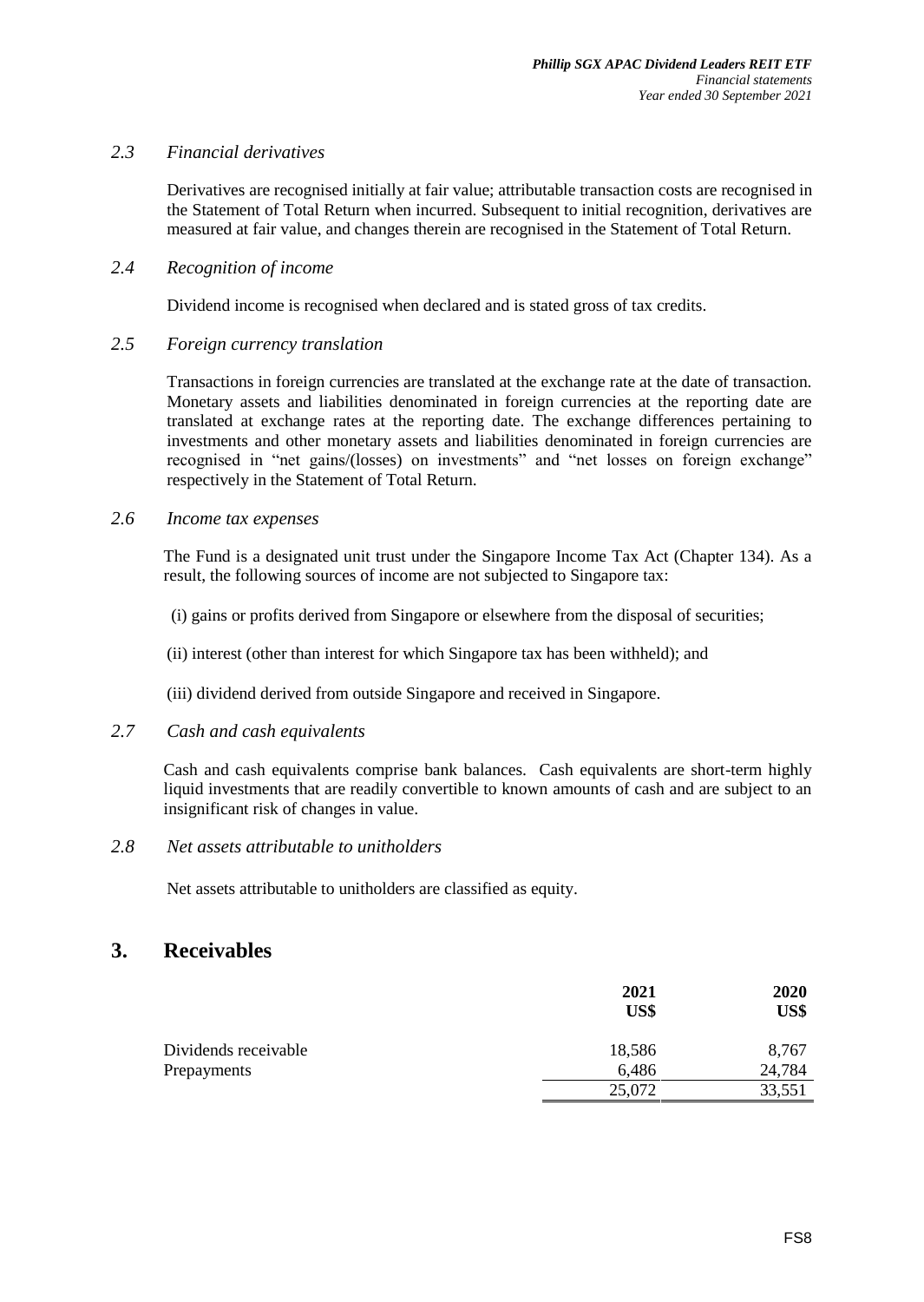# **4. Cash and cash equivalents**

|                      | 2021<br>US\$ | 2020<br>US\$ |
|----------------------|--------------|--------------|
| <b>Bank balances</b> | 497,324      | 141,561      |

The bank balances are placed with a financial institution related to the Trustee.

# **5. Payables**

|                                     | 2021<br>US\$ | 2020<br>US\$ |
|-------------------------------------|--------------|--------------|
| Management fee payable              | 9,016        | 3,585        |
| Other payables and accrued expenses | 49,884       | 48,983       |
|                                     | 58,900       | 52,568       |

# **6. Units in issue**

**7. Income tax**

During the year, the number of shares issued, redeemed and outstanding were as follows:

|                                                                              | 2021                 | 2020                 |
|------------------------------------------------------------------------------|----------------------|----------------------|
| Units at beginning of the year                                               | 15,550,000           | 13,900,000           |
| Units created                                                                | 1,100,000            | 2,500,000            |
| Units cancelled                                                              |                      | (850,000)            |
| Units at end of the year                                                     | 16,650,000           | 15,550,000           |
| Net assets attributable to unitholders-US\$<br>Net asset value per unit-US\$ | 17,280,132<br>1.0378 | 13,791,958<br>0.8869 |
| <b>Income tax</b>                                                            |                      |                      |
|                                                                              | 2021                 | 2020                 |
|                                                                              | US\$                 | US\$                 |

| 25,364 | 22,616 | Singapore income tax |
|--------|--------|----------------------|
| 58,225 | 57,083 | Overseas income tax  |
| 83,589 | 79,699 |                      |
|        |        |                      |

The overseas income tax charge relates to withholding tax suffered on receipt of distributions from overseas investments.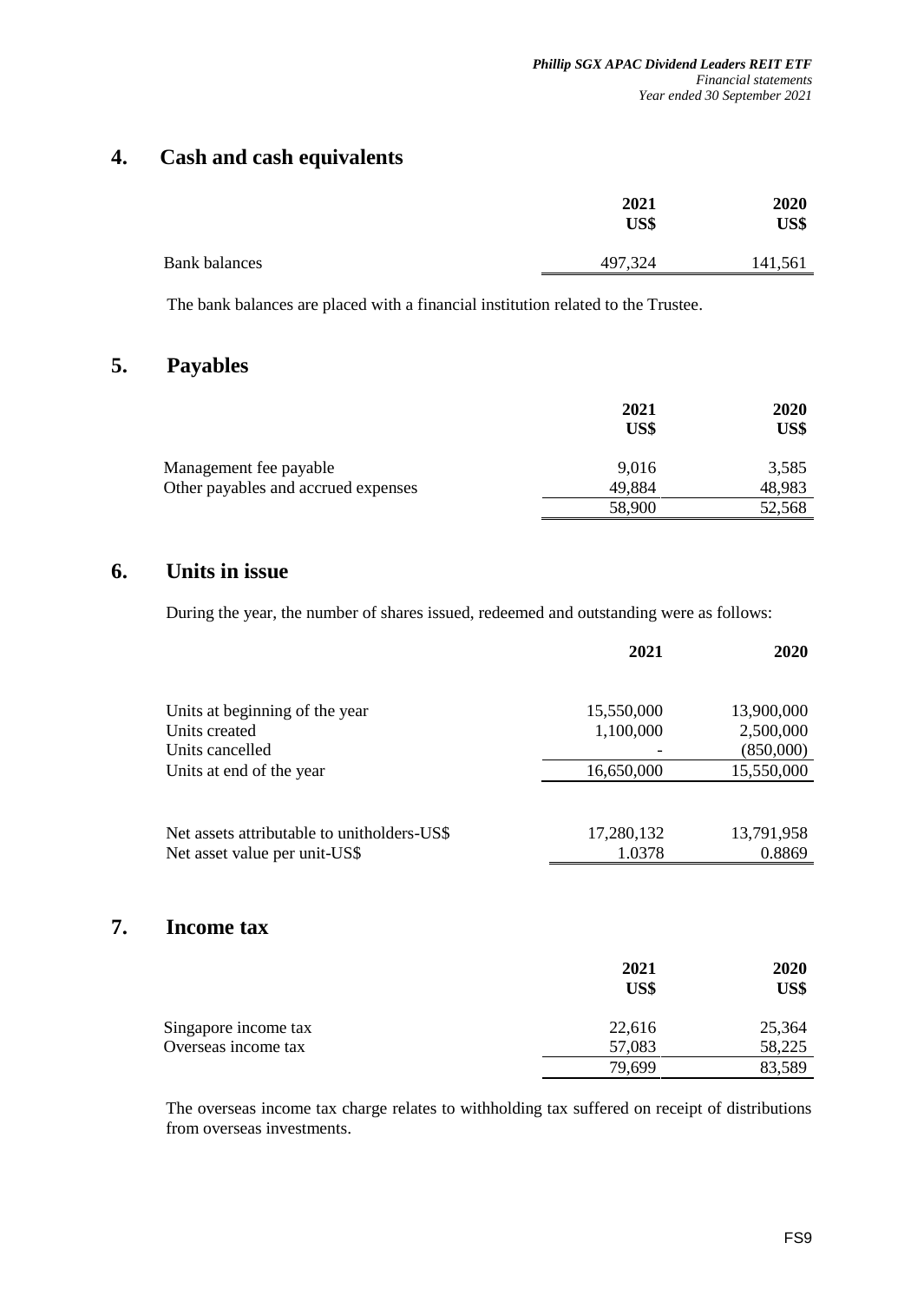# **8. Distributions**

|                                                              | US\$    |
|--------------------------------------------------------------|---------|
| 2021                                                         |         |
| Dividend (1.5 cents per unit based on units outstanding as   |         |
| at 11 January 2021)                                          | 233,250 |
| Dividend (0.769 cents per unit based on units outstanding as |         |
| at 9 July 2021)                                              | 128,039 |
|                                                              | 361,289 |
|                                                              |         |
| 2020                                                         |         |
| Dividend (1.67 cents per unit based on units outstanding as  |         |
| at $3$ January 2020)                                         | 267,200 |
| Dividend (1.23 cents per unit based on units outstanding as  |         |
| at 25 June 2020)                                             | 191,265 |
|                                                              | 458,465 |

# **9. Financial risk management**

In the ordinary course of business, the Fund is exposed to a variety of market risks (including price risk, interest rate risk and currency risk), liquidity risk and credit risk. The Fund's overall risk management programme seeks to minimise potential adverse effects on the Fund's financial performance. The Fund may use financial derivative instruments, subject to the terms of the Trust Deed to moderate certain risk exposures.

#### *(a) Market risks*

#### *i. Price risk*

Price risk is the risk that the fair values of quoted securities or future cash flows of a financial instrument will fluctuate because of changes in market prices (other than those arising from interest rate risk or currency risk).

The investments of the Fund are subject to normal market fluctuations and the risks inherent in investing in securities markets and there can be no assurance that appreciation will occur. It is the policy of the Manager to maintain a diversified portfolio of investments so as to minimise the risk. The Manager's preferred strategy is to hold investments for the medium-to-long term. The Manager is therefore not concerned about the short-term price volatility with respect to its investment provided that the underlying business, economic and management characteristics of its investments remain favourable.

## *Sensitivity analysis*

A 10% increase in the market prices of investments at the reporting date would increase the fair value of investments by the following amount:

|                         | 2021<br>US\$ | <b>2020</b><br>US\$ |  |
|-------------------------|--------------|---------------------|--|
| Portfolio of investment | 1,681,664    | 1,366,941           |  |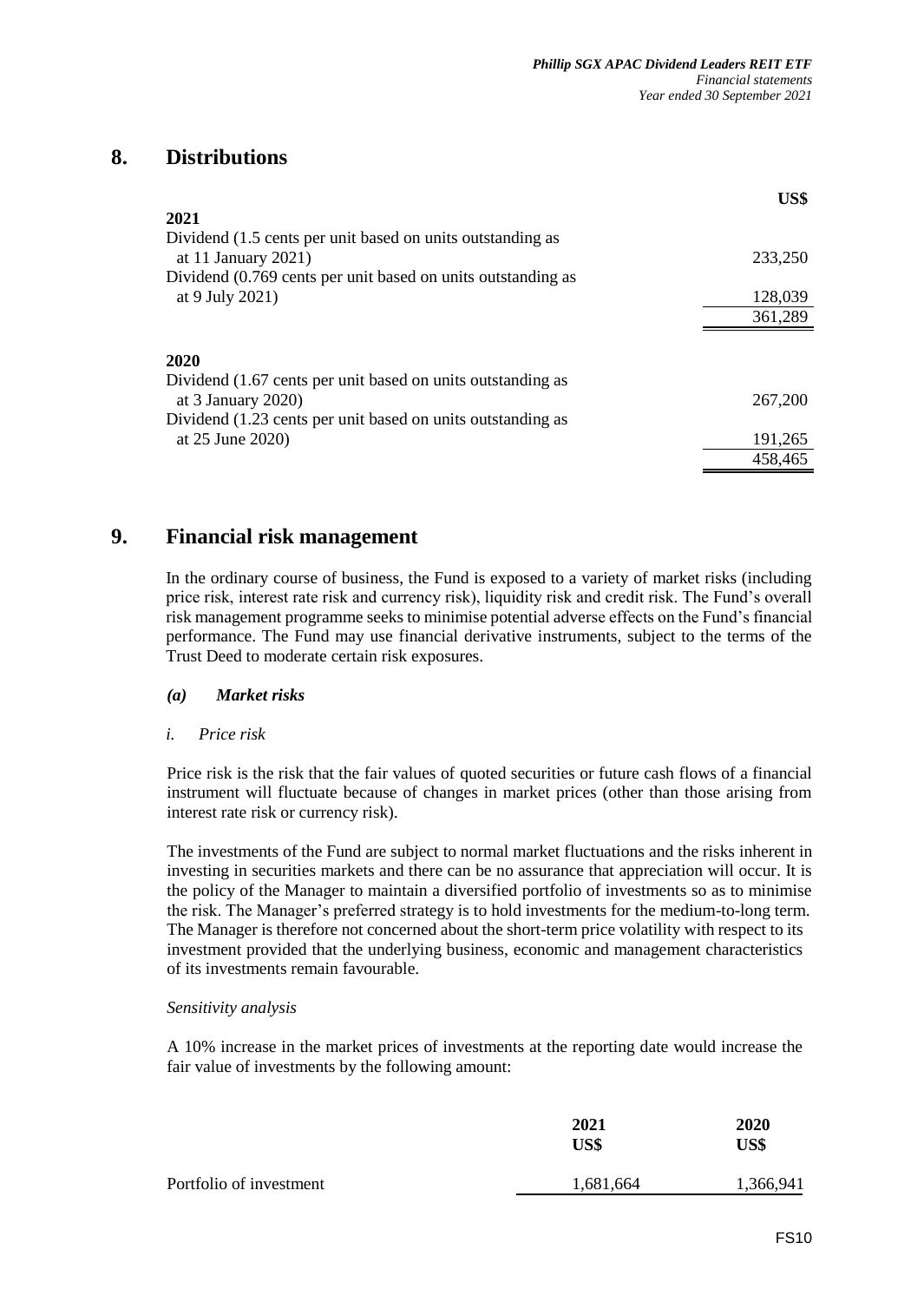A 10% decrease in the market prices of investments at the reporting date would have an equal but opposite effect on the fair value of investments, on the basis that all other variables remain constant.

#### *ii. Interest rate risk*

Interest rate risk is the risk that the value of a financial instrument will fluctuate due to changes in market interest rates.

The Fund is not subject to significant risk of fluctuations in market interest rates as their financial assets and liabilities are largely non-interest bearing other than the cash and cash equivalents.

#### *iii. Currency risk*

The Fund is denominated in US Dollars. The Fund invests in underlying securities which are denominated in foreign currencies where fluctuations in the relevant exchange rates may have an impact on the income and value of the Fund. The Manager may seek to minimise exposure to foreign currency fluctuation through cash management, reducing cash holdings of foreign currencies where possible.

Assets and liabilities denominated in currencies other than the Fund's functional currency comprise the following:

|                                    | <b>HKD</b> | <b>AUD</b>          | SGD                 | <b>EUR</b> | <b>THB</b> |
|------------------------------------|------------|---------------------|---------------------|------------|------------|
|                                    | US\$       | US\$                | US\$                | US\$       | US\$       |
| 30 September 2021                  |            |                     |                     |            |            |
| <b>Assets</b>                      |            |                     |                     |            |            |
| Portfolio of investments           | 1,876,957  |                     | 8,994,184 5,731,225 | 288,788    |            |
| Receivables                        | 4,675      | 12,662              | 1,249               |            |            |
| Cash and cash equivalents          | 21,841     | 119,266             | 50,244              |            |            |
|                                    | 1,903,473  |                     | 9,126,112 5,782,718 | 288,788    |            |
|                                    |            |                     |                     |            |            |
| Net currency exposure              | 1,903,473  | 9,126,112 5,782,718 |                     | 288,788    |            |
| 30 September 2020<br><b>Assets</b> |            |                     |                     |            |            |
| Portfolio of investments           | 1,823,858  | 7,188,437           | 4,244,941           |            | 187,070    |
| Receivables                        | 4,616      | 4,151               |                     |            |            |
| Cash and cash equivalents          | 3,548      | 452                 | 70,963              |            |            |
|                                    | 1,832,022  | 7,193,040           | 4,315,904           |            | 187,070    |
| Net currency exposure              | 1,832,022  | 7,193,040           | 4,315,904           |            | 187,070    |

Portfolio of investments are non-monetary financial assets and are exposed to both currency risk and price risk. As these financial assets are non-monetary, no separate sensitivity analysis has been performed to analyse currency risk.

The Fund's monetary assets/liabilities are measured for their sensitivity to exchange rate movements based on the balance of the monetary assets/liabilities, forecasted exchange rate movements and the net asset value of the Fund.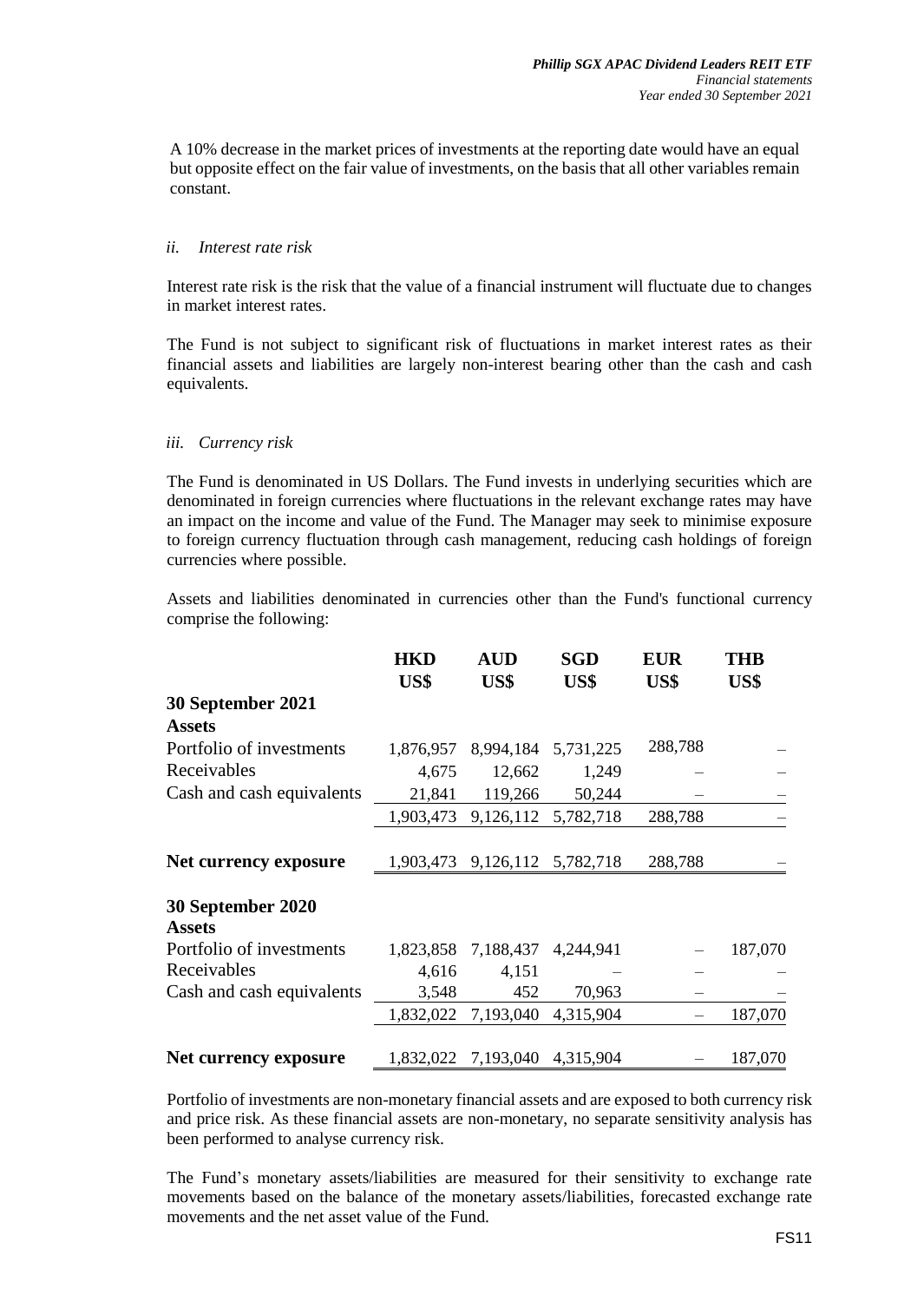As at 30 September 2021, with respect to the monetary assets and monetary liabilities of the Fund, had the US Dollar appreciated/depreciated by 10% (2020:10%) against foreign currencies, with all other variables remaining constant, the decrease/increase in net assets attributable to unitholders would not be significant.

## *(b) Liquidity risk*

The Fund is exposed to daily redemption of units in the Fund. Therefore, the majority of its assets are invested in investments that are traded in an active market and can be readily disposed of.

# *(c) Credit risk*

Credit risk is the risk that a counterparty will fail to perform contractual obligations, either in whole or in part, under a contract.

The Fund is exposed to counterparty credit risk on trading financial derivatives, cash and cash equivalents and other receivable balances.

All transactions in listed securities are settled/paid upon delivery using approved brokers. The risk of default is considered minimal, as delivery of securities is only made upon payment by the broker. Payment is made on a purchase once the securities have been received by the Fund. The trade will fail if either party fails to meet its obligation.

The Fund may also enter into derivative contracts to manage exposures to currency risk and price risk. Hence the Fund is also exposed to the risk that amounts held with counterparties for derivative contracts may not be recoverable in the event of any default by the parties concerned.

## *(d) Capital management*

The Fund's capital is represented by the net assets attributable to unit holders. The Fund strives to invest the subscriptions of redeemable participating units in investments that meet the Fund's objectives while maintaining sufficient liquidity to meet unit holders' redemptions.

## *(e) Fair value estimation*

Except for investments which are measured at fair value, at 30 September 2021, the fair values of assets and liabilities approximate their carrying values in the Statement of Financial Position.

The fair value of financial assets and liabilities traded in active markets (such as trading securities) are based on quoted market prices at the close of trading on the reporting date. The quoted market price used for financial assets held by the Fund is the last traded price; the appropriate quoted market price for financial liabilities is the last traded price. When the Fund holds derivatives with offsetting market risks, last traded prices are used as a basis for establishment fair values for the offsetting risk positions and last traded prices are applied to the net open positions, as appropriate.

The Fund classifies fair value measurements using a fair value hierarchy that reflects the significance of the inputs used in making the measurements. The fair value hierarchy has the following levels:

- Quoted prices (unadjusted) in active markets for identical assets or liabilities (Level 1).
- Inputs other than quoted prices included within Level 1 that are observable for the asset or liability, either directly (that is, as prices) or indirectly (that is, derived from prices) (Level 2).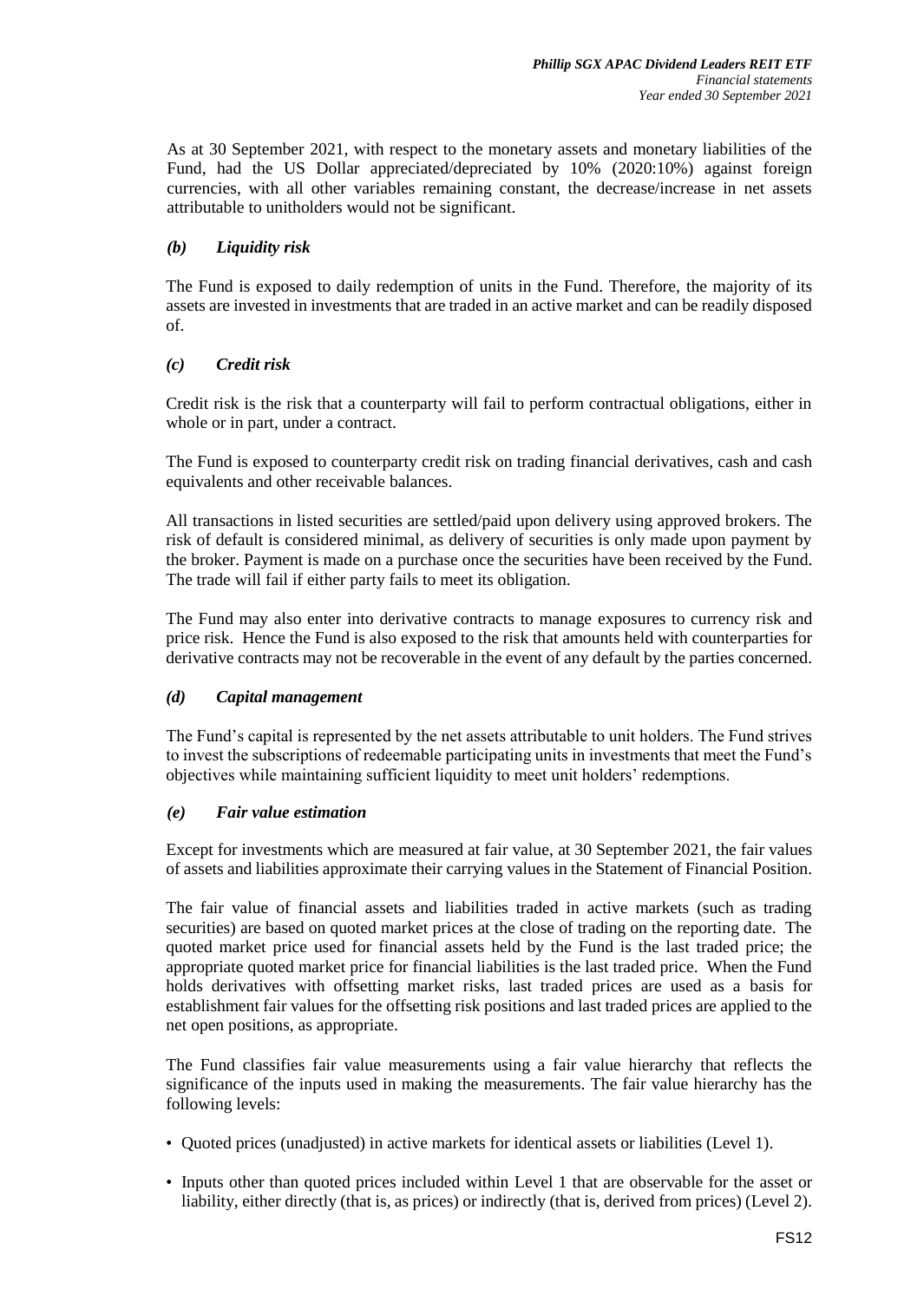• Inputs for the asset or liability that are not based on observable market data (that is, unobservable inputs) (Level 3).

The following tables analyse within the fair value hierarchy the Fund's financial assets and liabilities (by class) measured at fair value at 30 September 2021 and 2020:

|                                    | <b>Level 1</b><br>US\$ | Level 2<br>US\$ | Level 3<br>US\$          | <b>Total</b><br>US\$ |
|------------------------------------|------------------------|-----------------|--------------------------|----------------------|
| 30 September 2021                  |                        |                 |                          |                      |
| <b>Assets</b>                      |                        |                 |                          |                      |
| Portfolio of investments           | 16,816,636             |                 | $\overline{\phantom{a}}$ | 16,816,636           |
|                                    | <b>Level 1</b><br>US\$ | Level 2<br>US\$ | Level 3<br>US\$          | <b>Total</b><br>US\$ |
| 30 September 2020<br><b>Assets</b> |                        |                 |                          |                      |
| Portfolio of investments           | 13,669,414             |                 | -                        | 13,669,414           |

Investments whose values are based on quoted market prices in active markets, and therefore classified within Level 1, include active listed securities. The Fund does not adjust the quoted price for these instruments.

Financial instruments that trade in markets that are not considered to be active but are valued based on quoted market prices, dealer quotations or alternative pricing sources supported by observable inputs are classified within Level 2.

Investments classified within Level 3 have significant unobservable inputs, as they trade infrequently.

There are no transfers between the levels of the fair value hierarchy during the year.

# **10. Related party transactions**

In the normal course of the business of the Fund, management fees and trustee fees have been paid or are payable to the Manager and the Trustee respectively as noted in the Statement of Total Return.

In addition, the bank holding company and related parties of the Trustee have also provided custodian, banking, foreign exchange, fund administration and brokerage services to the Fund in the normal course of business at terms agreed between the parties and within the provisions of the Trust Deed.

The Manager may also use the services of related parties to carry out transactions involving the purchase and sale of securities.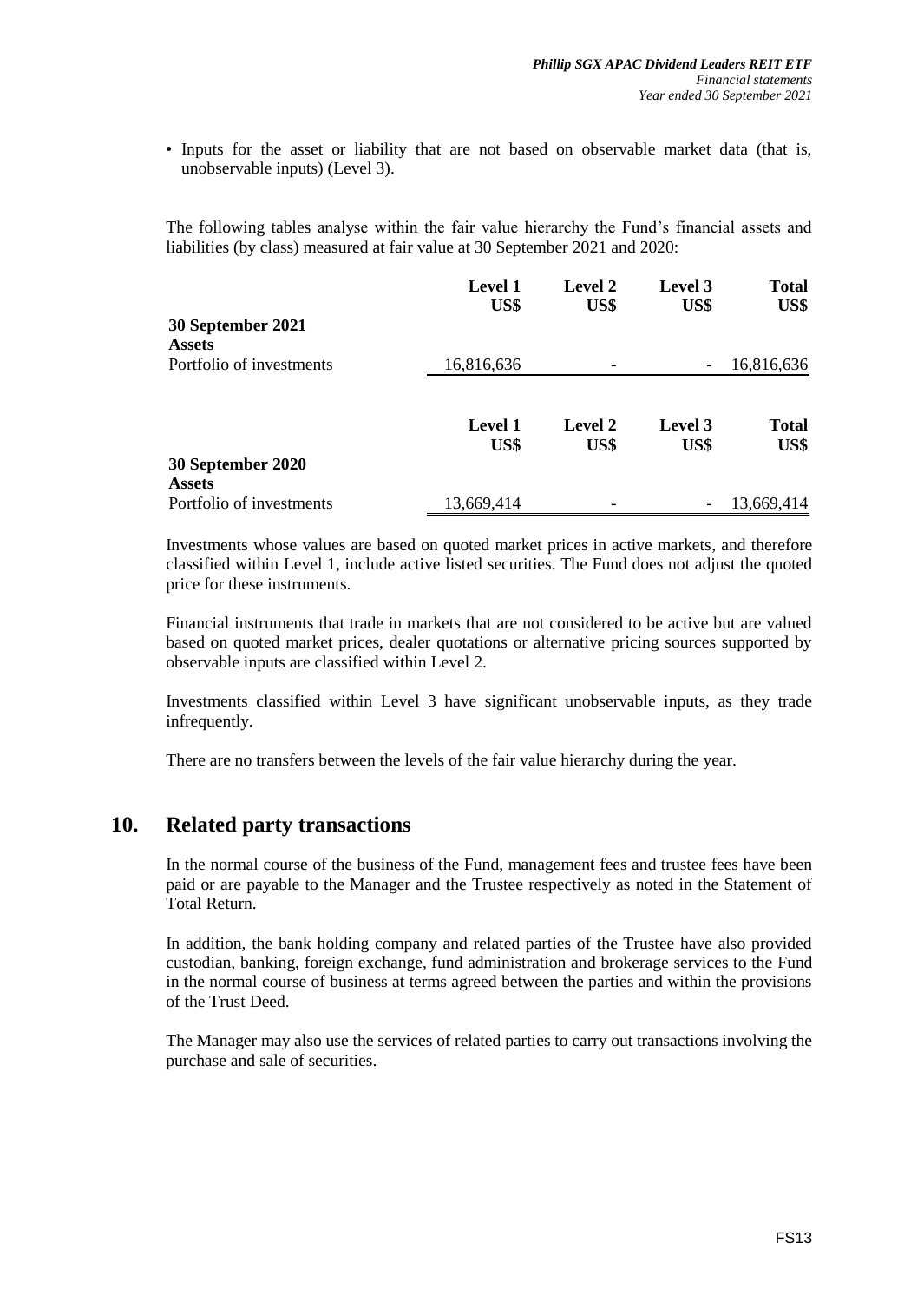Other than as disclosed elsewhere in the financial statements, the following significant transactions took place between the Fund and their related parties during the year:

|                                                        |      | 2021<br>US\$ | 2020<br>US\$ |
|--------------------------------------------------------|------|--------------|--------------|
|                                                        |      |              |              |
| Bank balances held with a related party of the Trustee |      | 497,324      | 141,561      |
|                                                        |      |              |              |
|                                                        |      |              |              |
| <b>Financial ratios</b>                                |      |              |              |
|                                                        |      | 2021         | 2020         |
| <b>Expense ratio</b>                                   |      |              |              |
| Total operating expenses (Annualised)                  | US\$ | 156,240      | 170,470      |
| Average daily net asset value                          | US\$ | 16,498,441   | 14,711,596   |
| Expense ratio $^{(Note 1)}$ (Annualised)               | %    | 0.95         | 1.16         |
|                                                        |      |              |              |
| <b>Turnover ratio</b>                                  |      |              |              |
| Lower of total value of purchases or sales             | US\$ | 4,656,376    | 3,051,214    |
| Average daily net asset value                          | US\$ | 16,498,441   | 14,711,596   |
| Turnover ratio (Note 2)                                | $\%$ | 28.22        | 20.74        |

**11.** 

- Note 1: The expense ratio has been computed based on the guidelines laid down by the IMAS. The calculation of the expense ratio is based on total operating expenses divided by the average net asset value for the period. The total operating expenses do not include (where applicable) brokerage and other transaction costs, performance fees, interest expenses, distribution paid out to unitholders, foreign exchange gains/losses, front or back end loads arising from the purchase or sale of other funds and tax deducted at source arising out of income received. The Fund does not pay any performance fees. The average net asset values are based on the daily balances.
- Note 2: The turnover ratio is calculated in accordance with the formula stated in the Code. The calculation of the turnover ratio is based on the total value of purchases (or sales) of the underlying investments divided by the weighted average daily net asset value. The total value of purchases or sales do not include brokerage and other transaction costs.